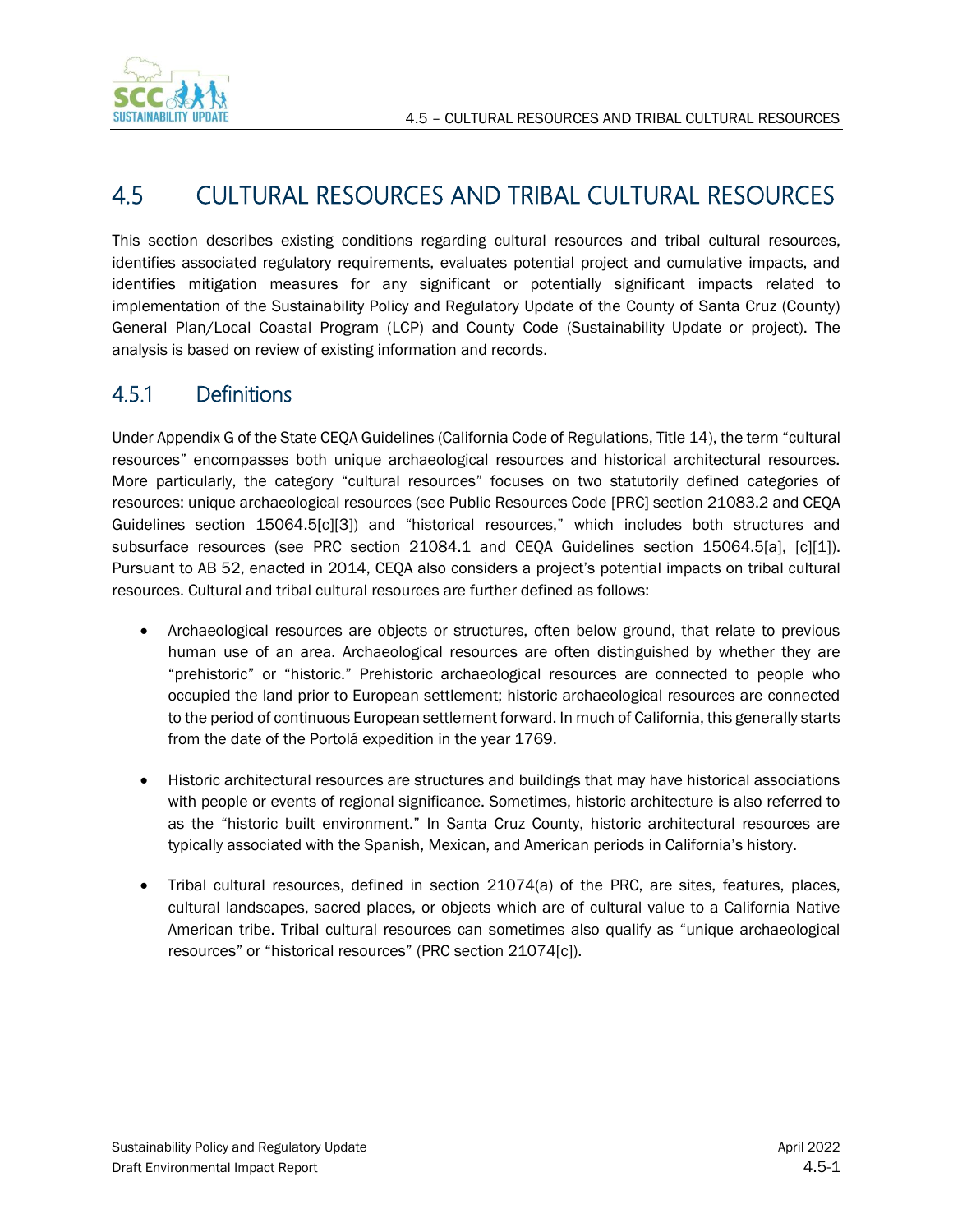

# 4.5.2 Environmental Setting

## 4.5.2.1 Cultural Context

### Prehistoric Context

The prehistory of indigenous groups living within Santa Cruz County follows general patterns identified within the archaeological record of the greater Central Coast area of California. These patterns represent adaptive shifts in settlement, subsistence strategies and technological innovation demonstrated by people living throughout the Holocene Epoch and earlier. Six temporal periods describe changes in prehistoric settlement patterns, subsistence practices, and technological advances.

#### *Paleo-Indian Period (Pre-8000 BCE)*

The Paleo-Indian Period represents the initial human occupation of California, dating from the end of the Pleistocene and earlier. Multiple migrations of people into North America may have occurred both terrestrially and by sea. Evidence for this period is generally found in isolated artifacts, such as fluted projectile points, or sparse lithic scatters such as those found near San Luis Obispo or in the Santa Barbara area. To date, no coastal Paleo-Indian sites have been discovered in the Monterey Bay area; however, there is scant evidence of inland Paleo-Indian occupation within buried contexts in Scotts Valley and in the Santa Clara Valley.

#### *Millingstone Period (8000 to 3500 BCE)*

Human occupation occurred with more frequency in the Central Coast during the Millingstone Period. People living during the Millingstone Period were highly mobile and subsisted on marine resources, terrestrial mammals, and plant-based resources. Archaeological assemblages are characterized by abundant millingstones, or grinding slicks, handstones, cores and core-cobble tools, thick rectangular Olivella shell beads, and a low incidence of projectile points, which are generally lanceolate or large sidenotched varieties. Eccentric crescents are also found in Millingstone Period sites.

#### *Early Period (3500 to 600 BCE)*

Early Period sites are located in more varied environmental contexts than Millingstone sites, suggesting more intensive use of the landscape than practiced previously. The Early Period is marked by a greater emphasis on formalized flaked stone tools, such as projectile points and bifaces, and the initial use of mortar and pestle technology. Early Period sites are commonly found in estuary settings along the coast or along river terraces inland and are present in both Monterey and Santa Cruz counties. The shift in site locations and artifact types during this time may suggest a population intrusion as a result of mid-Holocene warming trends, or an in-situ adaptive shift. The initial use of mortars and pestles during this time appears to reflect a more labor- intensive economy associated with the adoption of acorn processing.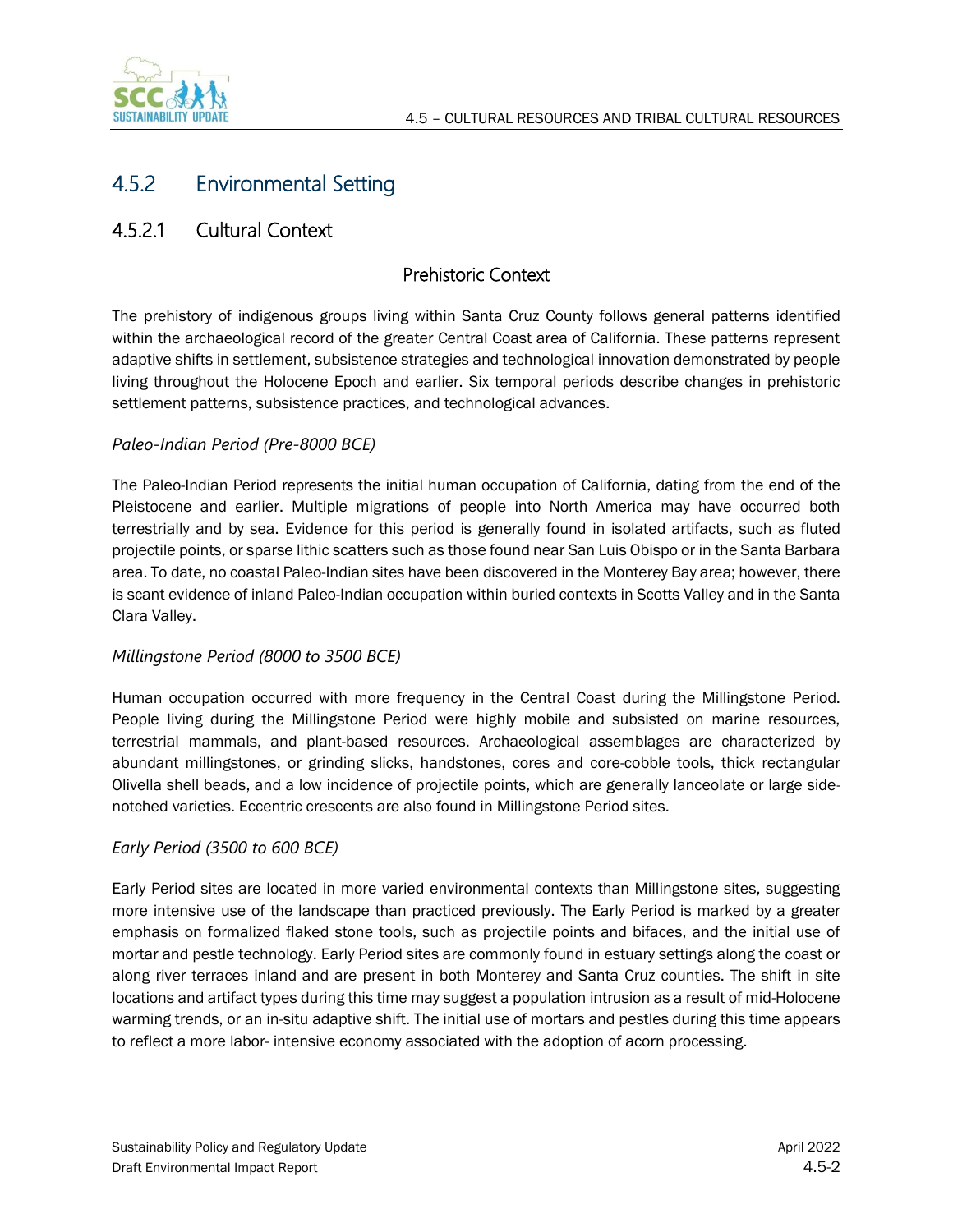

#### *Middle Period (600 BCE to 1000 CE)*

The trend toward greater labor investment is apparent in the Middle Period. During this time, there is increased use of plant resources, more long-term occupation at habitation sites, and a greater variety of smaller "use-specific" localities. Artifacts dating to this period include a greater variety of Olivella and abalone beads and ornaments, bone tools, shell fishhooks, stone fish net sinkers, and a greater reliance on mortar and pestle tools. This pattern reflects a greater emphasis on labor-intensive technologies that include stone tool and plant processing. Additionally, faunal evidence reflects a shift toward prey species that are more labor intensive to capture, such as small schooling fishes, sea otters, rabbits, and plants such as acorn.

#### *Middle-Late Transition (1000 to 1250 CE)*

The Middle-Late Transition is a time that corresponds with a period of rapid climatic change and dramatic social reorganization. The Medieval Climatic Anomaly, characterized by fluctuations between cool-wet and warm-dry conditions, may have acted as an impetus for the cultural change which reflects a decline in regional population. Fewer archaeological sites dating to this time period exist than previous periods, and the archaeological assemblage reflects smaller projectiles, and may reflect the introduction of bow-andarrow technology.

#### *Late Period (1250-1769 CE)*

Late Period sites are found in both inland and costal contexts and include newly occupied task sites and encampments, as well as previously occupied localities. Coastal sites dating to the Late Period tend to be resource acquisition or processing sites, while evidence for residential occupation is more common inland. Artifacts dating to this period include smaller side-notched arrow points, stone drills, steatite and clamshell beads and a wider variety of Olivella and abalone beads and ornaments.

#### **Ethnohistoric**

Santa Cruz County lies within the territory traditionally occupied by people called "Costanoan" by the Europeans at the time of contact. Many modern descendants prefer to be called "Ohlone," or by their specific tribal band. The Ohlone spoke eight separate dialects of the Penutian language family and lived between the vicinities of what is now Richmond in the north and Big Sur in the south. They were organized under approximately fifty autonomous polities or tribelets. At the time of European contact, the Awaswas Ohlone dialect was reportedly spoken within the northern portion of Santa Cruz County and the Mutsun dialect was spoken in the southern portion of Santa Cruz County. Ethnographic accounts of Ohlone at the time of contact described them as living in permanent villages, but also spending time in smaller camps to collect or process seasonal resources such as acorn or shellfish.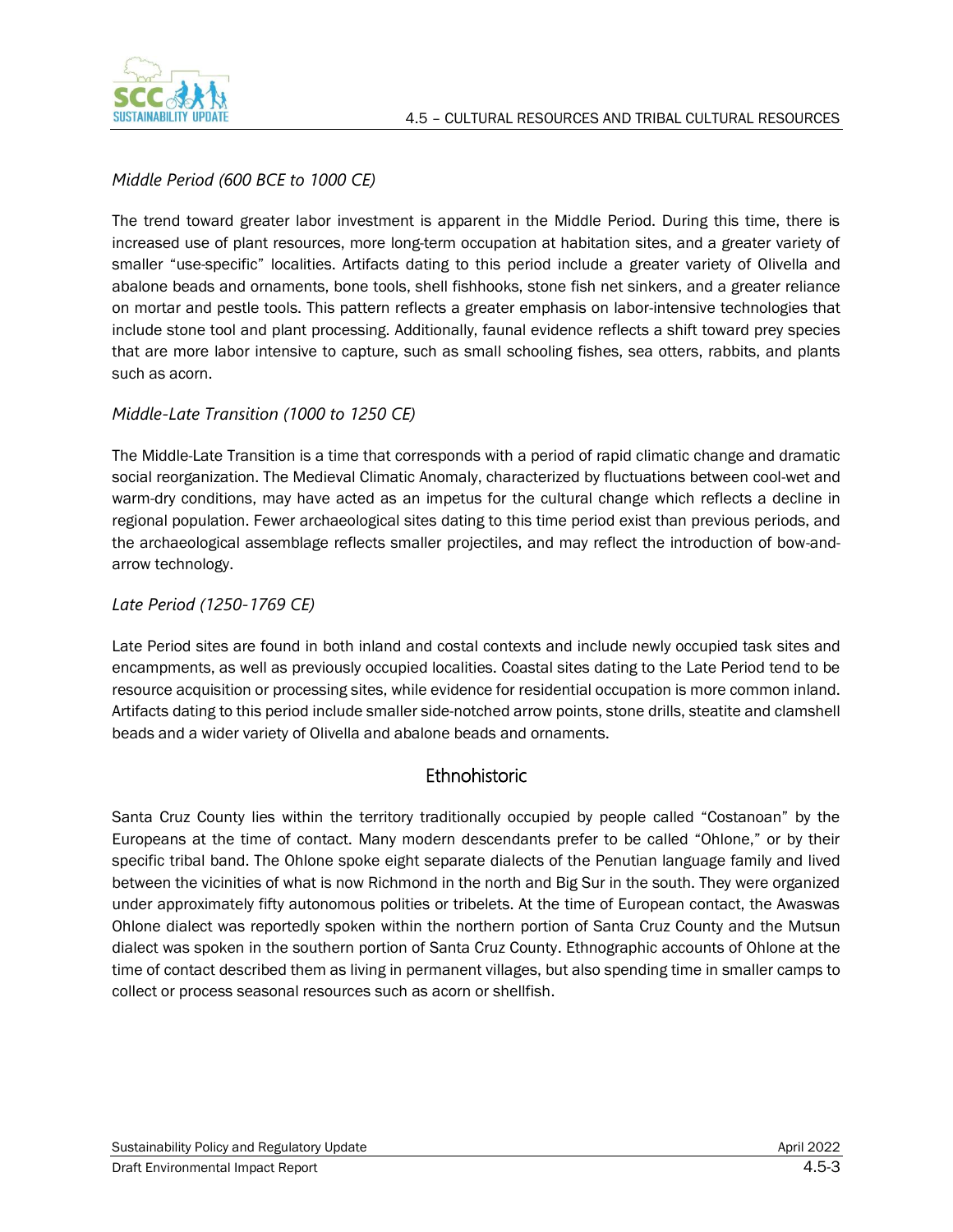

## Historic Context

### *Spanish Period (1542 to 1822)*

The first European to explore the Monterey Peninsula was Juan Rodríquez Cabrillo, a Portuguese explorer who was sent by the Viceroy of New Spain in 1542 to explore the Pacific coast north of Mexico. In 1602, Sebastián Vizcaíno was sent by the Spanish government to map the Californian coastline. It was Vizcaíno who named the area "Puerto de Monterey" after the viceroy of New Spain. The Gaspar de Portolá expedition traveled through the region in 1769 and returned again in 1770 to establish the Monterey Presidio, Spain's first military base in Alta California. Mission Santa Cruz was established in 1791 as the twelfth mission in California. The Spanish missions drastically altered the lifeways of the Native Americans. Spanish missionaries conscripted members of local Native American communities to move to the Mission, where they were indoctrinated as Catholic neophytes. Native Americans were forced to build the mission church and auxiliary structures from local timber, limestone, and adobe, as well as cultivate wheat, barley, beans, corn, and lentils for the mission Padres and soldiers. Villa Branciforte, one of three Spanish civil settlements in California, was also established at that time on the eastern part of Santa Cruz.

#### *Mexican Period (1822 to 1848)*

After more than a decade of intermittent rebellion and warfare, New Spain (Mexico and the California territory) won independence from Spain in 1821. In 1822, the new government ended Spanish policies and decreed California ports open to foreign merchants. The Spanish Missions across the territory were secularized during this period releasing the Native Americans from control of the mission-system. The City of Monterey continued as the capital of Alta California and the Californios, the Mexicans who settled in the region were given land grants, in part to increase the population inland from the more settled coastal areas where the Spanish had first concentrated its colonization efforts. Land grants to citizens covered over 150,000 acres of present-day Santa Cruz County. The Mexican government secularized the mission lands in 1834.

#### *American Period (1848 to Present)*

The Mexican–American War, ending with the Treaty of Guadalupe Hidalgo in 1848, brought California into control of the United States. As the Gold Rush picked up steam in 1849, a massive influx of people seeking gold steadily flooded the rural counties of California. The gold fields quickly dried up causing many new arrivals to refocus on other economic opportunities. In Santa Cruz County, one of the 27 original counties of California, insightful entrepreneurs saw the arrival of opportunity-seeking laborers as a means to harvest the abundant natural resources found throughout the area. The lumber, lime, cement, fishing, and leisure industries formed the economic foundation of the county. California officially became a state with the Compromise of 1850. The new state of California recognized the ownership of lands in the state distributed under the Mexican Land Grants of the previous decades.

During the dawn of the 1900s, agriculture and tourism continued as the region's most prominent economic drivers. By the late 1950s, the population began to expand with aid from the establishment of Cabrillo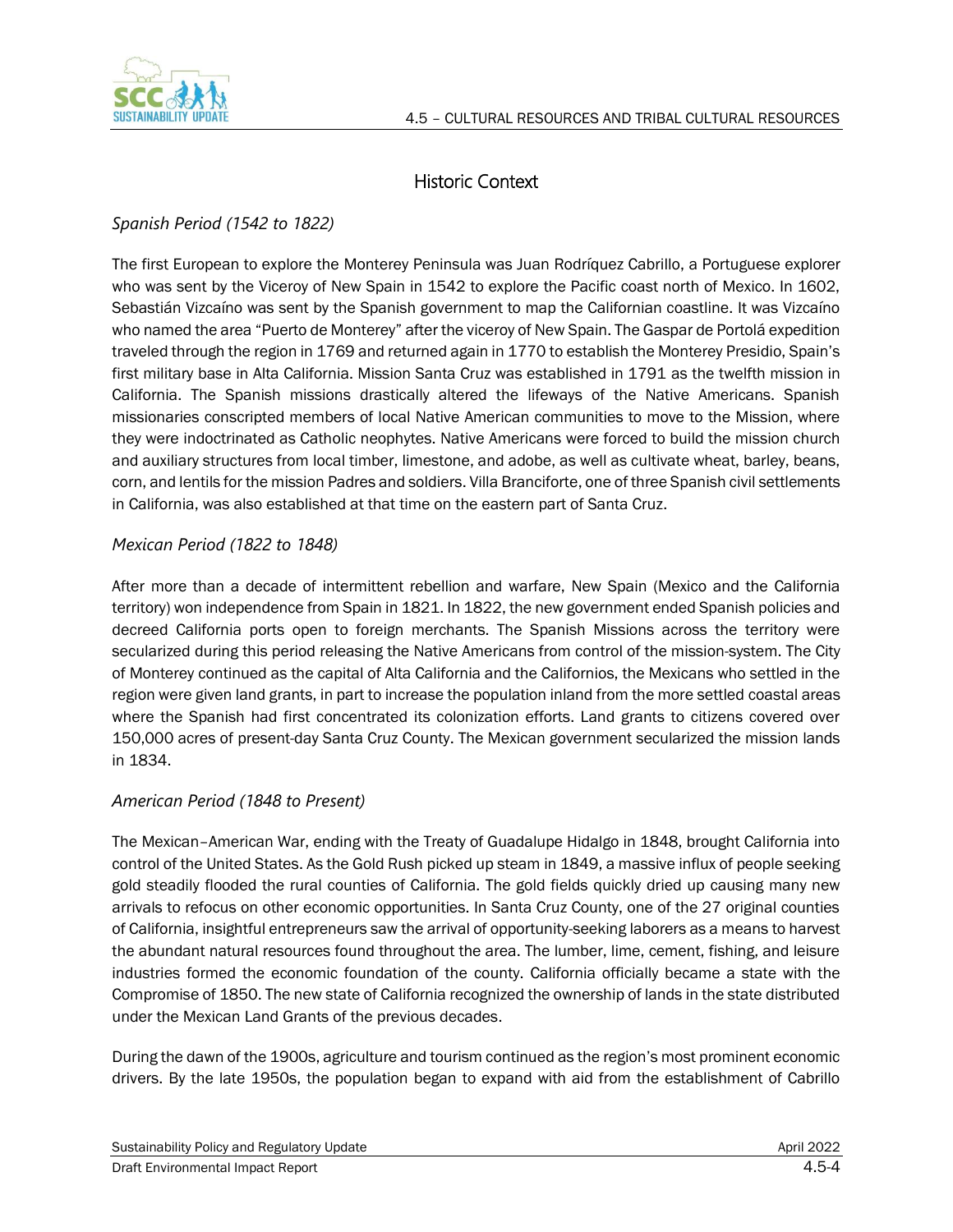

College in 1959 and the University of California at Santa Cruz in 1965. These higher education facilities brought both students and jobs as the schools became major sources of community employment throughout the county. During the 1980s, a number of technology companies settled in the area due to its proximity to Silicon Valley. Today, tourism, agriculture, education, and high technology are the key industries that provide the economic base for county's residents.

# 4.5.2.2 Archaeological Resources in Santa Cruz County

## Records Search

An "Area of Potential Effect" (APE) was created for regions of the unincorporated county where the majority of anticipated growth is expected to occur as a result of implementation of the proposed Sustainability Update. A records search for previously recorded prehistoric and historic cultural resources was conducted for this Study Area at the Northwest Information Center (NWIC) of the California Historical Resources Information System (CHRIS) at Sonoma State University. The records search was undertaken to identify documented archaeological and historical sites within the APE. The APE map is included in Appendix F.

## Archaeological Resources in County

The County of Santa Cruz has defined areas that are sensitive for archaeological resources, some of which might be contain unrecorded or undiscovered resources. These areas have a high potential for significant archaeological resources to occur, as determined by both an inventory of known sites in the county, and by geographic attributes based on the topography and geological conditions of the area. Greater sensitivity generally occurs on level to gently rolling hills near the coast or along water courses. These areas of heightened sensitivity occur throughout the entire county. The area of mapped archaeologically sensitive resource areas in the unincorporated areas of the county totals approximately 99,056 acres or approximately 25.5% of the entire county land area.

Table 4.5-1 summarizes results of the records search by planning area. The records search identified a total of 205 documented sites in the General Plan/LCP planning area, of which 28 are prehistoric archaeological sites, 168 are historic archaeological sites, and 9 are sites with both a prehistoric and historical component. The records include sites with identified resources, sites found eligible or ineligible for listing in the California Register of Historic Resources (CRHR), and sites not evaluated. These previously recorded sites identified in the records search were compared with the areas defined by the County of Santa Cruz as sensitive for archaeological resources. Of the total 28 prehistoric sites, 20 are located in areas identified as archaeologically sensitive, and 8 sites were identified outside the county's sensitivity polygon. These included the following planning areas: 1 site in Aptos, 1 site in Live Oak, 1 site in Pajaro Valley, 2 sites in San Andreas and 3 sites in Soquel. A total of 49 historical sites were identified outside the County's sensitivity polygon. These include the following planning areas: 3 in Aptos Hills, 6 in Aptos, 1 in Carbonera, 28 in Live Oak, 4 in Pajaro Valley, 2 in San Andreas, 3 in the San Lorenzo Valley, and 2 in Soquel. Two multi-component sites were identified outside the County's GIS layer; one in San Andreas planning area and one in Soquel planning.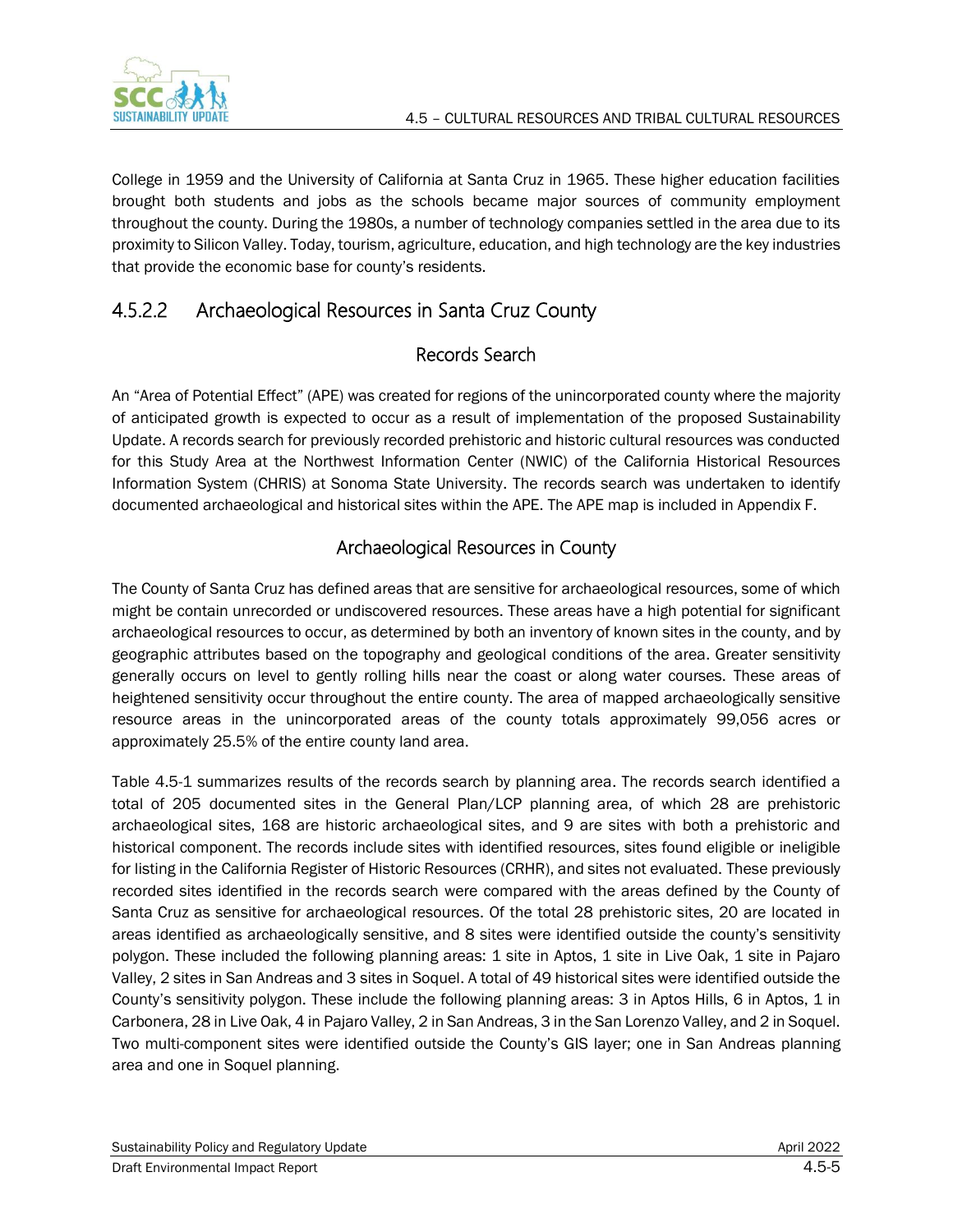

| <b>Planning Area</b> | <b>Prehistoric Sites</b> |                              | <b>Historic</b>         |                              | Prehistoric / Historic<br><b>Sites</b> |                              |
|----------------------|--------------------------|------------------------------|-------------------------|------------------------------|----------------------------------------|------------------------------|
|                      | In County<br><b>GIS</b>  | Outside<br><b>County GIS</b> | In County<br><b>GIS</b> | Outside<br><b>County GIS</b> | In County<br><b>GIS</b>                | Outside<br><b>County GIS</b> |
| Aptos Hills          | 0                        | 0                            | $\Omega$                | 3                            | $\Omega$                               | 0                            |
| Aptos                | 6                        | 1                            | 48                      | 6                            | 3                                      | 0                            |
| Carbonera            | 2                        | $\Omega$                     | 3                       | $\mathbf{1}$                 | $\Omega$                               | $\circ$                      |
| Live Oak             | 1                        | 1                            | 4                       | 28                           | 0                                      | 0                            |
| La Selva             | $\mathbf{1}$             | $\Omega$                     | 2                       | $\Omega$                     | $\Omega$                               | $\Omega$                     |
| Pajaro Valley        | 4                        | 1                            | 15                      | 4                            | 2                                      | O                            |
| San Andreas          | $\mathbf{1}$             | $\mathbf{2}$                 | 1                       | $\overline{2}$               | $\Omega$                               | $\mathbf 1$                  |
| San Lorenzo Valley - | 2                        | 0                            | 38                      | 3                            | 2                                      | $\Omega$                     |
| Soquel               | 3                        | 3                            | $\overline{2}$          | $\overline{2}$               | 1                                      | $\mathbf 1$                  |
| Salsipuedes          | O                        | 0                            | 5                       | $\Omega$                     | $\Omega$                               | $\Omega$                     |
| <b>Total</b>         | 20                       | 8                            | 118                     | 49                           | 8                                      | $\overline{2}$               |

#### Table 4.5-1. Recorded Archaeological Sites\* in Relation to County Areas of Archaeological Sensitivity

\*Includes potential CRHR-eligible, ineligible and unevaluated resources.

### Tribal Cultural Resources

To date, the County has not been contacted by Native American tribes requesting notification of projects for the purpose of notification and consultation regarding tribal cultural resources pursuant to AB 52. See Section [4.5.3, Regulatory Framework,](#page-8-0) for information about AB 52 requirements.

The County of Santa Cruz Planning Department sent a request to the California Native American Heritage Commission (NAHC) for a search of the Sacred Lands File (SLF), a list of properties important to local Native American tribes, for the Study Area. On October 2, 2021, the County received a letter from the NAHC that indicated "positive" findings from the SLF search with a recommendation to contact the Costanoan Ohlone Rumsen Mutsun Tribe and the Amah Mutsun Tribal Band for more information on tribal resources. On November 11, 2021, County staff reached out to Native American tribes recommended by the NAHC (see letters in Appendix F) . As indicated by the NAHC in its letter in response to the Environmental Impact Report (EIR) NOP, tribes do not always record their sites in the Sacred Lands File nor are they required to do. Results of the County's consultation with Native American tribes is summarized below.

### Native American Consultation

Prior to the adoption or amendment of a general plan proposed on or after March 1, 2005, state law requires a city or county to consult with local Native American tribes that are on the contact list maintained by the NAHC. The purpose is to preserve or mitigate impacts to places, features, and objects (Native American sanctified cemetery, place of worship, religious or ceremonial site, or sacred shrine located on public property) that are located within a city or county's jurisdiction. See Section 4.5.3 for further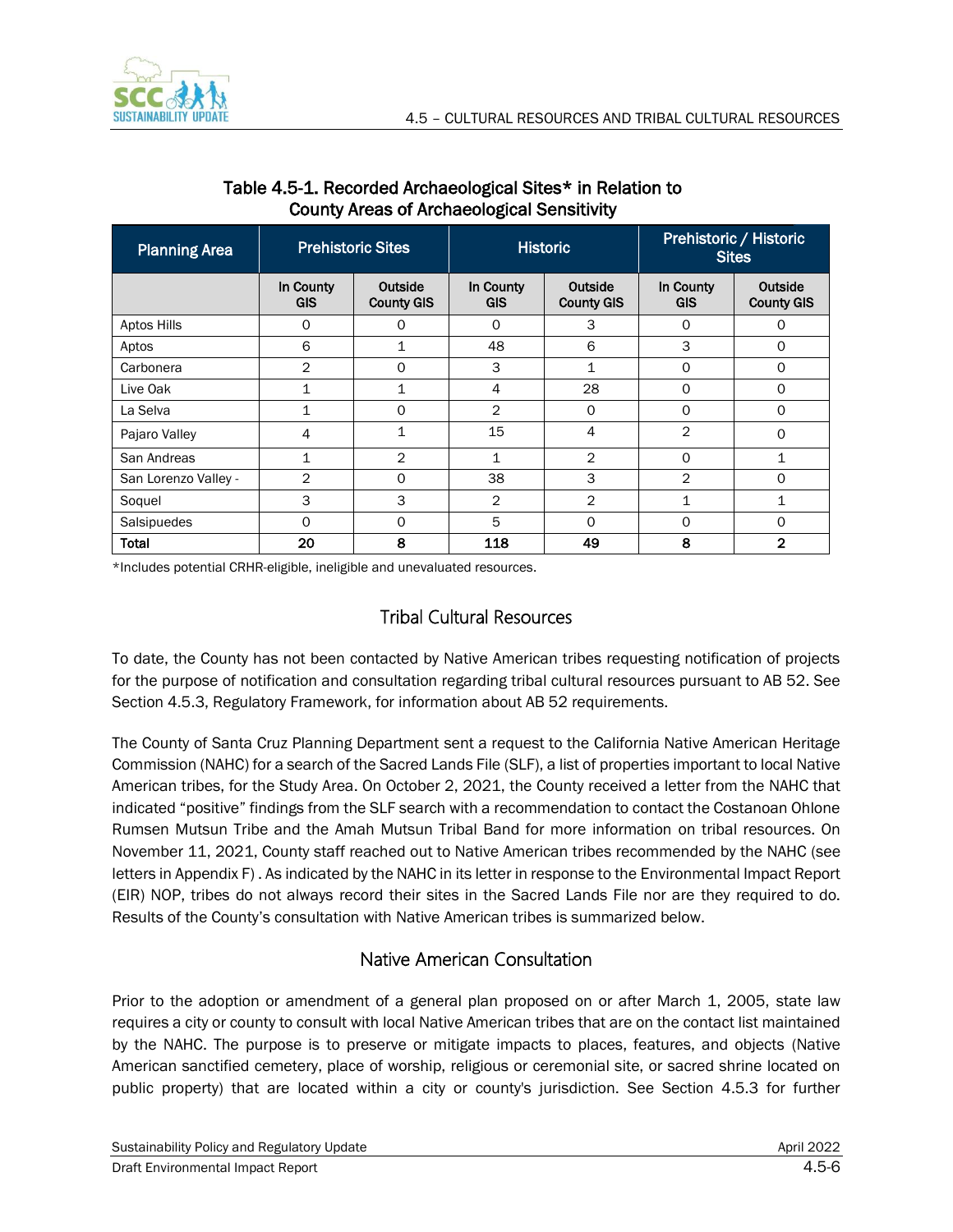description of these state laws. The County of Santa Cruz Planning Department contacted the NAHC on August 31, 2021 to request a list of local Native American tribes. The County received one response from the representative of the Indian Canyon Band of Costanoan Ohlone People, which indicated that the project's APE overlaps or is near the management boundary of a potentially eligible cultural site. The representative recommended that a Native American Monitor and an archaeologist be present on-site at all times during any/all ground disturbing activities. County staff responded with an offer to meet and consult with the representative, and also pointed out that the proposed project does not involve ground disturbance, although some of the land use policy changes as well as updates to land use designations and zoning on certain sites are intended to enable development in the future. No follow-up request for consultation was communicated by the Costanoan Ohlone Tribe. No other responses from Native American tribes were received in response to the County's letter.

### Historic Built Environment Resources in Santa Cruz County

Historic resources include buildings, structures, and objects of historic or aesthetic importance that amplify the local population's sense of community, enhance perceptions and enjoyment of the community, and provide an important measure of the physical quality of life. When a significant concentration of such resources occurs within a defined geographic space, an historic district may be defined. To identify historic resources in the unincorporated area of the county, data from the NWIC records search was reviewed, as well as the listed properties on the National Register of Historic Places (NRHP), the CRHR, the California State Park Office of Historic Preservation's (OHP's) Designated California Historical Landmarks (CHL) list, and the County of Santa Cruz Historic Resource Inventory (HRI).

### National Register of Historic Places

The NRHP includes districts, sites, buildings, structures, and objects deemed worthy of preservation by the Secretary of the Interior. There are 48 historic properties and districts in Santa Cruz County listed on the NRHP, 15 of which are located in the unincorporated portion of the county as shown on Table 4.5-2.

### California Historical Resources

The CRHR includes properties formally listed in the NRHP, state landmarks, and California points of interest. The CRHR also includes properties designated under local ordinances or identified through local historical resource surveys. Other resources included in the CRHR that are found in the unincorporated county in addition to those identified in Table 4.5-2 and CHLs identified below, include: Toll House-Toll House Resort Motel in Felton (Point of Interest) and Discovery of California Redwoods in Freedom (Point of Interest).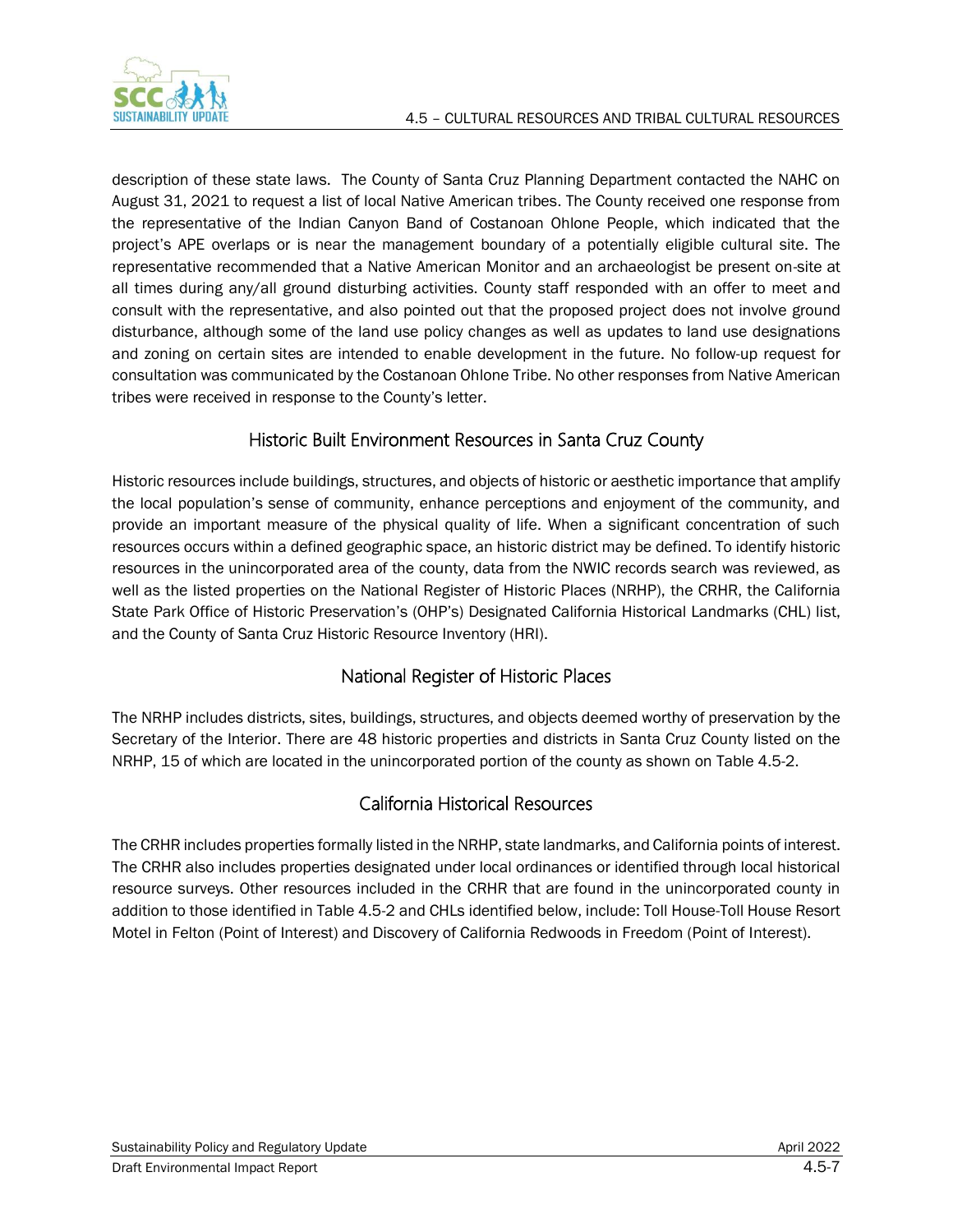

| Table 4.5-2. National Register of Historic Places   |  |
|-----------------------------------------------------|--|
| <b>Listings in Unincorporated Santa Cruz County</b> |  |

| <b>Site</b>                                         | Location             | <b>Date Listed</b> |
|-----------------------------------------------------|----------------------|--------------------|
| <b>Bayview Hotel</b>                                | Aptos                | 3/30/1992          |
| Brown, Allan, Site                                  | Santa Cruz           | 6/25/1981          |
| California Powder Works Bridge                      | Santa Cruz           | 2/27/2015          |
| Castro, Jose Joaquin, Adobe                         | Watsonville          | 12/12/1976         |
| Davenport Jail                                      | Davenport            | 4/27/1992          |
| <b>Felton Covered Bridge</b>                        | Felton               | 6/19/1973          |
| Felton Presbyterian Church                          | Felton               | 4/6/1978           |
| Grace Episcopal Church                              | <b>Boulder Creek</b> | 12/19/2006         |
| Headquarters Administration Building*               | <b>Boulder Creek</b> | 12/22/2015         |
| Lower Sky Meadow Residential Area Historic District | <b>Boulder Creek</b> | 9/24/2014          |
| Phillipshurst-Riverwood                             | Ben Lomond           | 8/4/1983           |
| <b>Redman House</b>                                 | Watsonville          | 7/28/2004          |
| Sand Hill Bluff Site                                | Santa Cruz           | 6/20/2008          |
| Valencia Hall                                       | Aptos                | 9/20/1984          |
| Watsonville-Lee Road Site                           | Watsonville          | 5/28/1976          |
| Wee Kirk                                            | Ben Lomond           | 10/12/2017         |

\*Destroyed in CZU fire in 2020.

Source: National Park Service 2021b.

CHLs are buildings, structures, sites, or places that have been determined to have statewide historical significance by meeting at least one of the criteria listed below:

- The first, last, only, or most significant of its type in the state or within a large geographic region (Northern, Central, or Southern California).
- Associated with an individual or group having a profound influence on the history of California.
- A prototype of, or an outstanding example of, a period, style, architectural movement or construction or is one of the more notable works or the best surviving work in a region of a pioneer architect, designer or master builder (California Office of Historic Preservation 2021).

There are nine designated CHLs in the county, five of which are located in the unincorporated portions of the county: the historic town of Glenwood, Felton Covered Bridge, Big Basin Redwoods State Park, the Castro Adobe, and the Mystery Spot (California Office of Historic Preservation 2021).

### Santa Cruz County Historical Resource Inventory

Historic resources in the unincorporated areas of the county are protected through the implementation of the Santa Cruz County Historic Preservation Ordinance (see Section 4.5.3, Santa Cruz County Code [SCCC] Chapter 16.42, below for further description). County Planning staff maintains the HRI, a listing of all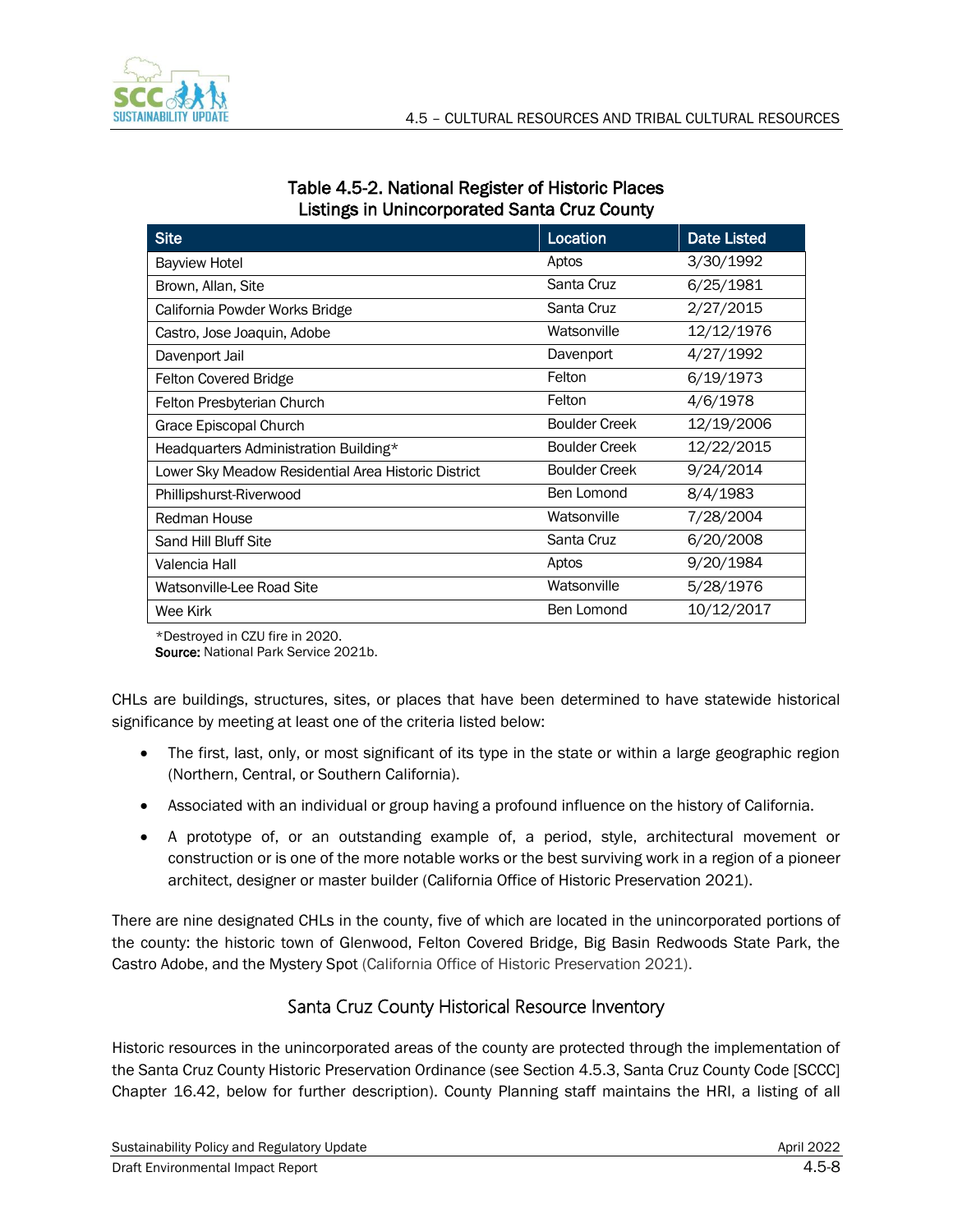

officially designated historic resources in the County. Parcels that are designated in the County's Historic Landmark L Combining District (SCCC Chapter 13.10) are considered historic resources in the HRI. There are currently 266 parcels within the Historic Landmark L Combining District, which are summarized by County planning area on Table 4.5-3. Properties which are listed on the NRHP and the CHL are also included in the County's HRI and are protected under SCCC Chapter 16.42 as further explained in Section 4.5.3, Regulatory Framework.

| <b>Planning Area</b> | <b>Total Number of Parcels with Landmark Combining District Zoning</b> |
|----------------------|------------------------------------------------------------------------|
| Aptos Hills          | 8                                                                      |
| Aptos                | 29                                                                     |
| Bonny Doon           | 9                                                                      |
| Carbonera            | 40                                                                     |
| Eureka Canyon        | 9                                                                      |
| Live Oak             | 35                                                                     |
| La Selva             | $\overline{2}$                                                         |
| North Coast          | 10                                                                     |
| Pajaro Valley        | 9                                                                      |
| San Andreas          | 3                                                                      |
| San Lorenzo Valley   | 67                                                                     |
| Soquel               | 28                                                                     |
| Salsipuedes          | 7                                                                      |
| Skyline              | $\overline{2}$                                                         |
| Summit               | 8                                                                      |
| Total                | 266                                                                    |

Table 4.5-3 Parcels with County Landmark (L) Combining District Zoning

# <span id="page-8-0"></span>4.5.3 Regulatory Framework

## 4.5.3.1 Federal Regulations

### National Historic Preservation Act

The NHPA established the NRHP and the President's Advisory Council on Historic Preservation (ACHP), and provided that states may establish State Historic Preservation Officers to carry out some of the functions of the NHPA. Most significantly for federal agencies responsible for managing cultural resources, section 106 of the NHPA directs that:

[t]he head of any Federal agency having direct or indirect jurisdiction over a proposed Federal or federally assisted undertaking in any State and the head of any Federal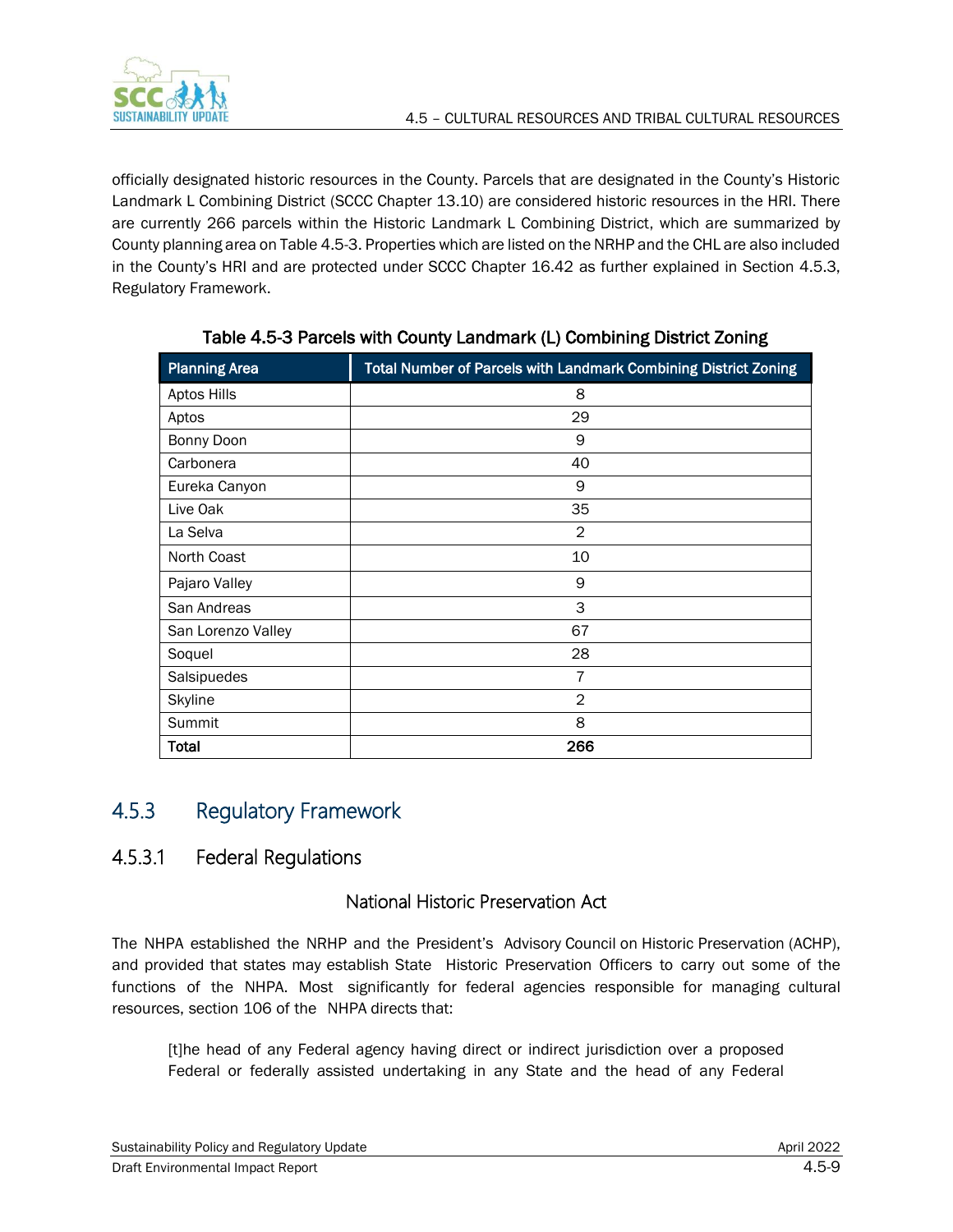

department or independent agency having authority to license any undertaking shall, prior to the approval of the expenditure of any Federal funds on the undertaking or prior to the issuance of any license, as the case may be, take into account the effect of the undertaking on any district, site, building, structure, or object that is included in or eligible for inclusion in the NRHP.

Section 106 also affords the ACHP a reasonable opportunity to comment on the undertaking (16 U.S.C. 470f).

36 CFR Part 800 implements section 106 of the NHPA. It defines the steps necessary to identify historic properties (those cultural resources listed in or eligible for listing in the NRHP), including consultation with federally recognized Native American tribes to identify resources with important cultural values; to determine whether or not they may be adversely affected by a proposed undertaking; and the process for eliminating, reducing, or mitigating the adverse effects.

The content of 36 CFR 60.4 defines criteria for determining eligibility for listing in the NRHP. The significance of cultural resources identified during an inventory must be formally evaluated for historic significance in consultation with the ACHP and the California State Historic Preservation Officer to determine if the resources are eligible for inclusion in the NRHP. Cultural resources may be considered eligible for listing if they possess integrity of location, design, setting, materials, workmanship, feeling, and association, and meet criteria for historical significance.

According to criteria A through D of section 106, the quality of significance in American history, architecture, archaeology, engineering, and culture is present in districts, cultural resources, buildings, structures, and objects that possess integrity of location, design, setting, materials, workmanship, feeling, and association, and that (36 CFR 60.4):

- A. Are associated with events that have made a significant contribution to the broad patterns of our history; or
- B. Are associated with the lives of persons significant in our past; or
- C. Embody the distinctive characteristics of a type, period, or method of construction, or that represent the work of a master, or that possess high artistic values, or that represent a significant and distinguishable entity whose components may lack individual distinction; or
- D. Have yielded, or may be likely to yield, information important in prehistory or history.

The 1992 amendments to the NHPA enhance the recognition of tribal governments' roles in the national historic preservation program, including adding a member of an Indian tribe or Native Hawaiian organization to the ACHP. The NHPA amendments:

- Clarify that properties of traditional religious and cultural importance to an Indian tribe or Native Hawaiian organization may be determined eligible for inclusion in the National Register.
- Reinforce the provisions of the Council's regulations that require the federal agency to consult on properties of religious and cultural importance.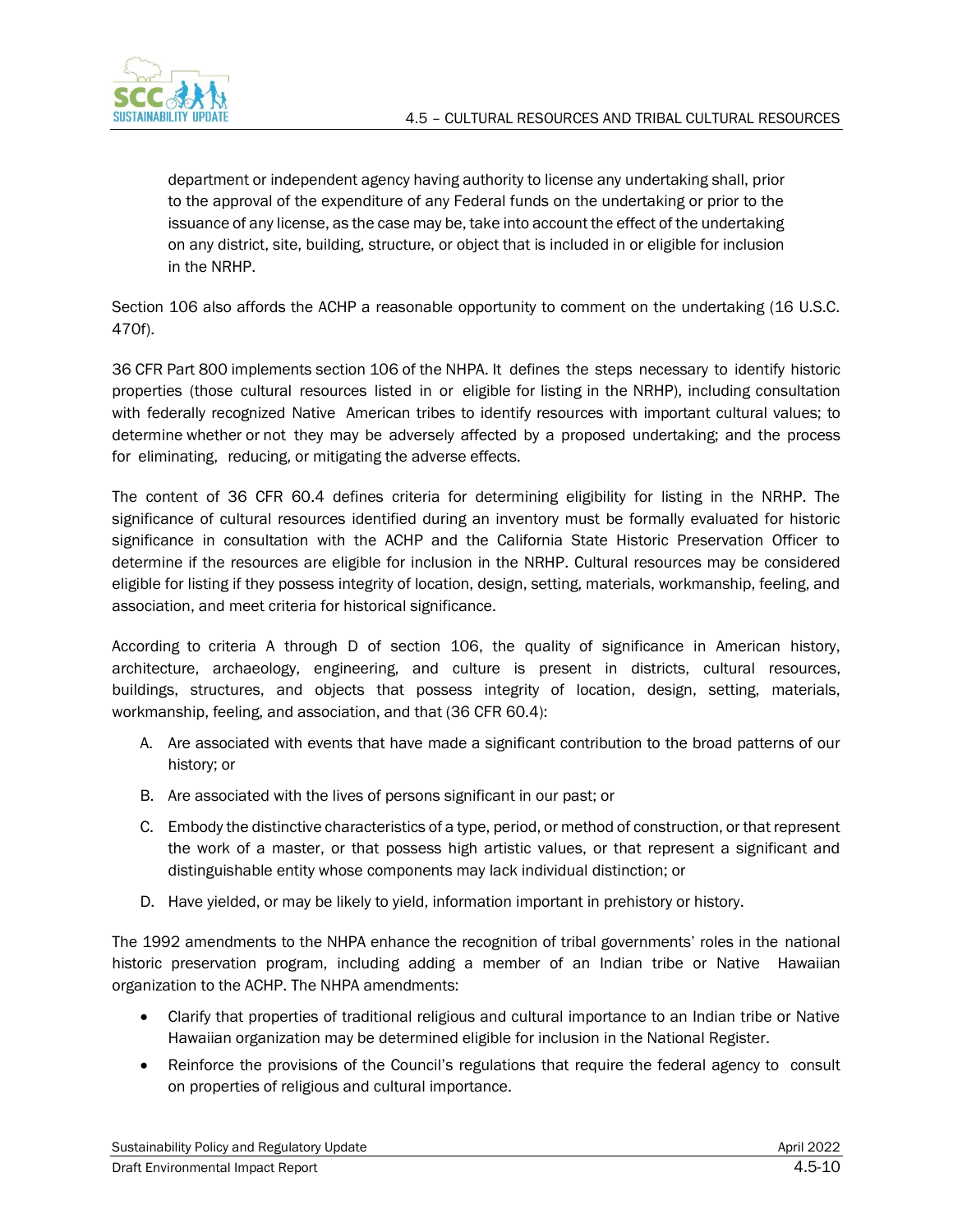

The 1992 amendments also specify that the ACHP can enter into agreement with tribes that permit undertakings on tribal land and that are reviewed under tribal regulations governing section 106. Regulations implementing the NHPA state that a federal agency must consult with any Indian tribe that attaches religious and cultural significance to historic properties that may be affected by an undertaking.

## 4.5.3.2 State Regulations

### California Register of Historical Resources

In the California Register of Historical Resources, the term "historical resource" includes but is not limited to "any object, building, structure, site, area, place, record, or manuscript which is historically or archaeologically significant, or is significant in the architectural, engineering, scientific, economic, agricultural, educational, social, political, military, or cultural annals of California" (PRC section 5020.1[j]; see also CEQA Guidelines section 15064.5[a]). In 1992, the California legislature established the CRHR "to be used by state and local agencies, private groups, and citizens to identify the state's historical resources and to indicate what properties are to be protected, to the extent prudent and feasible, from substantial adverse change" (PRC section 5024.1[a]). The criteria for listing resources on the CRHR were expressly developed to be in accordance with previously established criteria developed for listing in the NRHP including associated historic integrity considerations and are enumerated below. According to PRC section 5024.1(c)(1–4), a resource may be eligible for listing in the California Register if it meets at least one of the following criteria:

- 1. Is associated with events that have made a significant contribution to the broad patterns of California's history and cultural heritage.
- 2. Is associated with the lives of persons important in our past.
- 3. Embodies the distinctive characteristics of a type, period, region, or method of construction, or represents the work of an important creative individual, or possesses high artistic values.
- 4. Has yielded, or may be likely to yield, information important in prehistory or history.

In order to understand the historic importance of a resource, sufficient time must have passed to obtain a scholarly perspective on the events or individuals associated with the resource. A resource less than 50 years old may be considered for listing in the CRHR if it can be demonstrated that sufficient time has passed to understand its historical importance (see 14 California Code of Regulations [CCR] section 4852[d][2]).

The CRHR protects cultural resources by requiring evaluations of the significance of prehistoric and historic resources. The criteria for the CRHR are nearly identical to those for the NRHP, and properties listed or formally designated as eligible for listing in the NRHP are automatically listed in the CRHR, as are the state landmarks and points of interest. The CRHR also includes properties designated under local ordinances or identified through local historical resource surveys.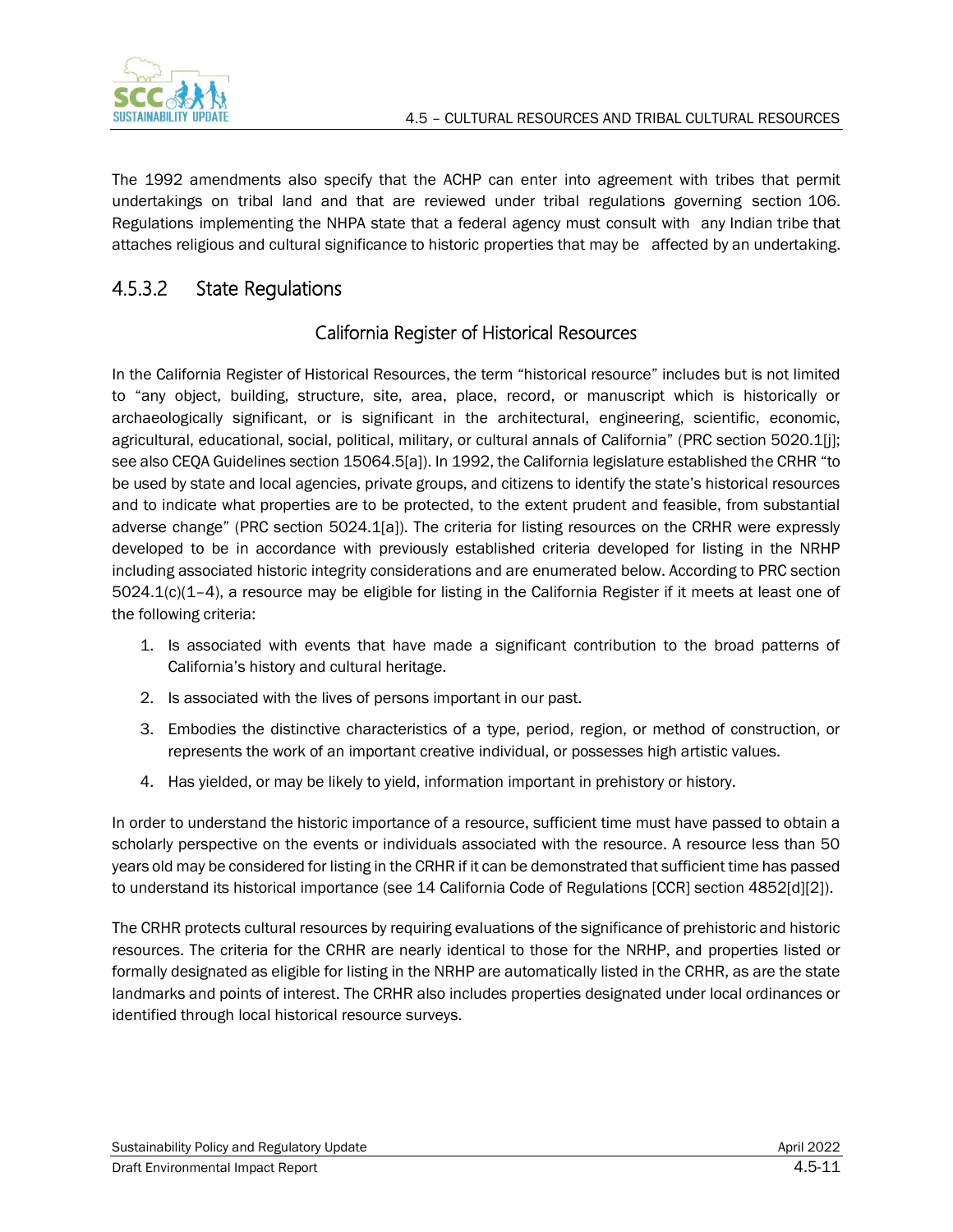

### Government Code - Native American Consultation Requirements

Prior to the adoption or amendment of a general plan proposed on or after March 1, 2005, Government Code sections 65352.3 and 65352.4 require a city or county to consult with local Native American tribes that are on the contact list maintained by the NAHC. The purpose is to preserve or mitigate impacts to places, features, and objects described in PRC sections 5097.9 and 5097.993 (Native American sanctified cemetery, place of worship, religious or ceremonial site, or sacred shrine located on public property) that are located within a city or county's jurisdiction.

## California Environmental Quality Act

The following CEQA statutes and CEQA Guidelines are of relevance to the analysis of archaeological, historic, and tribal cultural resources:

- PRC section 21083.2(g) defines "unique archaeological resource."
- PRC section 21084.1 and CEQA Guidelines section 15064.5(a) define "historical resources." In addition, PRC 21084.1 and CEQA Guidelines section 15064.5(b) defines the phrase "substantial adverse change in the significance of an historical resource." It also defines the circumstances when a project would "materially impair" the significance of an historical resource (an element of a "substantial adverse change" to the resource).
- PRC section 21074(a) defines "tribal cultural resources."
- PRC section 5097.98 and CEQA Guidelines section 15064.5(e) set forth standards and steps to be employed following the accidental discovery of human remains in any location other than a dedicated ceremony.
- PRC sections 21083.2(b)-(c) and CEQA Guidelines section 15126.4(b) provide information regarding the mitigation framework for archaeological and historical resources. Consistency with the Secretary of Interior Standards for the Treatment of Historic Properties would reduce an impact on historical resources to a less-than-significant level. For archaeological resources, preservationin-place is the preferred manner of mitigating impacts to both unique archaeological resources and "historical resources of an archaeological nature" because it maintains the relationship between artifacts and the archaeological context and may also help avoid conflict with religious or cultural values of groups associated with the archaeological site(s). Data recovery through excavation also is included.

### California Environmental Quality Act Assembly Bill 52 Consultation

AB 52, effective July 1, 2015, recognizes that California Native American prehistoric, historic, archaeological, cultural, and sacred places are essential elements in tribal cultural traditions, heritages, and identities. The law establishes a separate category of resources in the CEQA called "tribal cultural resources" that considers the tribal cultural values in addition to the scientific and archaeological values when determining impacts and mitigation. PRC section 21074 defines a "tribal cultural resource" as either: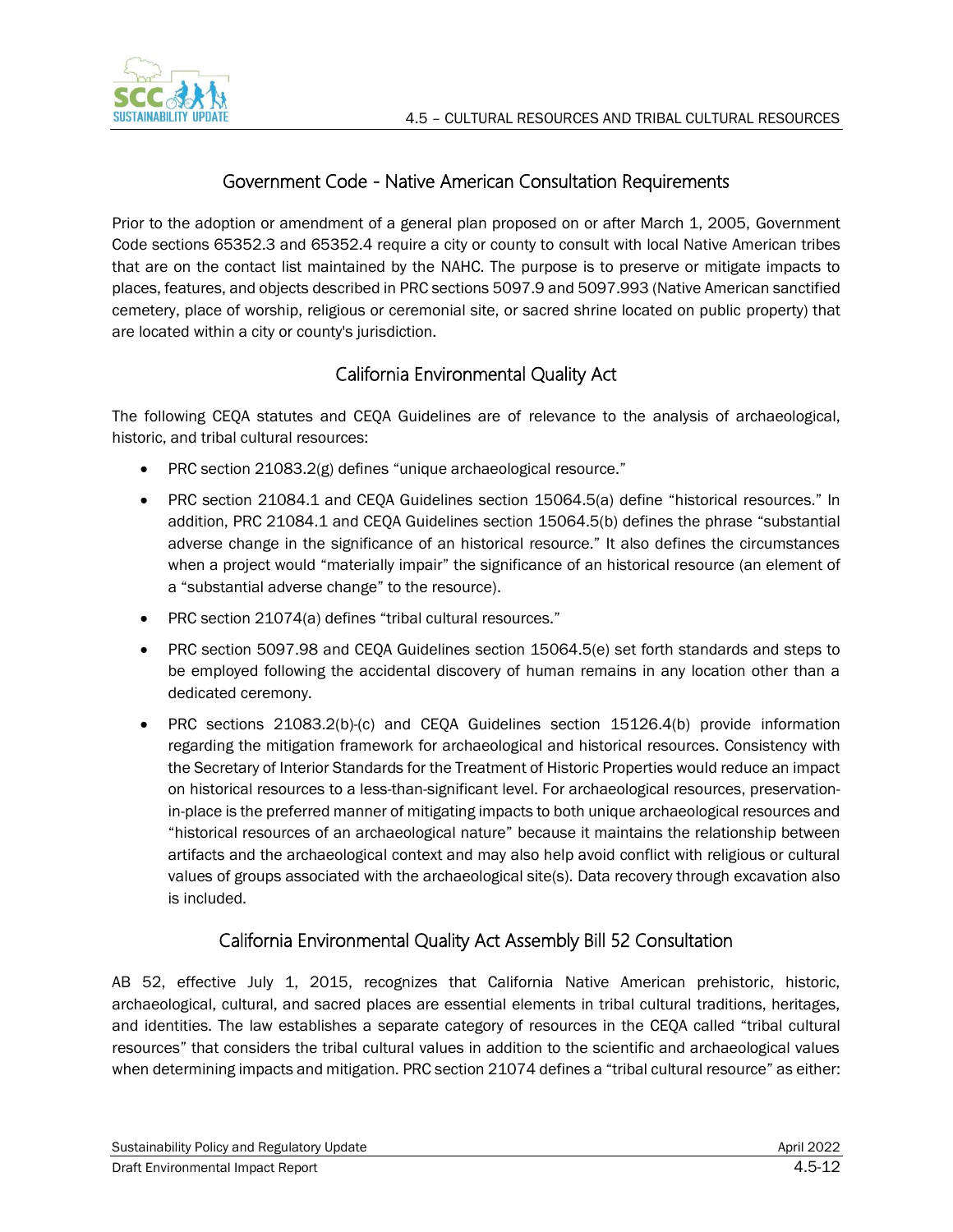

- Sites, features, places, cultural landscapes, sacred places and objects with cultural value to a California Nature American tribe that is either listed, or determined to be eligible for listing, on the national, state, or local register of historic resources; or
- A resource determined by the lead agency chooses, in its discretion and supported by substantial evidence, to treat as a tribal cultural resource.

PRC section 21084.2 now establishes that "[a] project with an effect that may cause a substantial adverse change in the significance of a tribal cultural resource is a project that may have a significant effect on the environment." The PRC requires a lead agency to consult with any California Native American tribe that requests consultation and is traditionally and culturally affiliated with the geographic area of a proposed project.

The CEQA lead agency for consultation with local Native American tribes is the County of Santa Cruz. As previously indicated, at the time of preparation of this Draft EIR, the County has not received any AB 52 requests from local tribes.

## California Health and Safety Code

California law protects Native American burials, skeletal remains, and associated grave goods, regardless of their antiquity, and provides for the sensitive treatment and disposition of those remains. Health and Safety Code section 7050.5 requires that if human remains are discovered in any place other than a dedicated cemetery, no further disturbance or excavation of the site or nearby area reasonably suspected to contain human remains can occur until the County Coroner has examined the remains (California Health and Safety Code section 7050.5b). PRC section 5097.98 outlines the process to be followed in the event that remains are discovered. If the coroner determines or has reason to believe the remains are those of a Native American, the coroner must contact the NAHC within 24 hours (California Health and Safety Code section 7050.5c). The NAHC would notify the most likely descendant (MLD). With the permission of the landowner, the MLD may inspect the site of discovery. The inspection must be completed within 48 hours of notification of the MLD by the NAHC. The MLD may recommend means of treating or disposing of, with appropriate dignity, the human remains and items associated with Native Americans.

## 4.5.3.3 Local Regulations

## County of Santa Cruz General Plan/Local Coastal Program

The County of Santa Cruz General Plan/LCP is a comprehensive, long-term planning document for the unincorporated areas of the county and includes the County's LCP, which was certified by the CCC in 1994. The County General Plan and LCP provides policies and programs to establish guidelines for future growth and all types of physical developments. The Conservation and Open Space Element of the County's General Plan includes objectives and policies that pertain to the protection and preservation of archaeological and historical resources. However, the proposed project includes a new Agriculture, Natural Resources + Conservation (ARC) Element to replace the existing Conservation and Open Space Element, with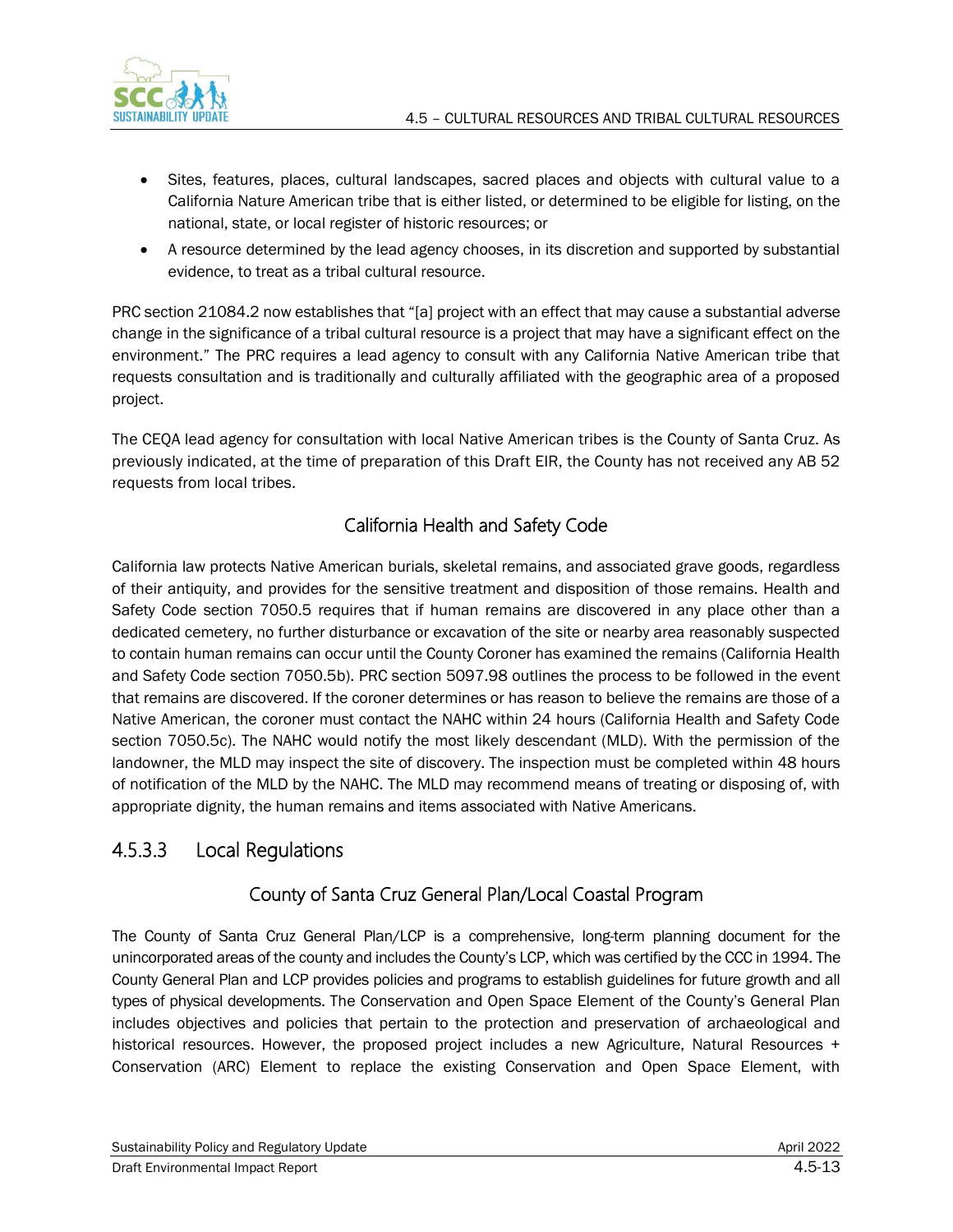

amendments to existing goals, policies, and implementation strategies as described in Chapter 3 of this EIR and further reviewed in Section 4.5.4.3 below.

## Santa Cruz County Code

*Chapter 13.10, Historic Landmark L Combining Zone District*

The purposes of the Historic Landmark L Combining District are:

- a) To preserve, protect, enhance, and perpetuate those structures, objects, sites and areas of historic, archaeological, cultural, architectural, engineering, or aesthetic significance, importance, and value as part of the development, heritage or cultural characteristics of the County, State;
- b) To identify those structures, objects, sites and districts that have been designated as historic resources by the Board of Supervisors pursuant to the provisions of Chapter [16.42](https://www.codepublishing.com/CA/SantaCruzCounty/#!/SantaCruzCounty16/SantaCruzCounty1642.html#16.42) of the SCCC, Historic Resource Preservation; and
- c) To regulate alterations, new construction, relocations, demolitions, and excavations that affect historic structures, objects, and sites or districts in accordance with the provisions of SCCC Chapter [16.42](https://www.codepublishing.com/CA/SantaCruzCounty/#!/SantaCruzCounty16/SantaCruzCounty1642.html#16.42) SCCC.

The Historic Landmark L Combining District is used to denote those properties that have been designated by the Board of Supervisors as historic resources pursuant to the provisions of Chapter 16.42 of the SCCC. As previously indicated, there 266 parcels within the county that have this combining district. In addition to the regulations for development and use of the site imposed by the basic zone district, use, alterations, new construction, relocations, demolitions, and excavations that affect historic structures, objects, sites or districts in the Historic Landmark L Combining District are subject to the regulations set forth in SCCC Chapter 16.42, which summarized below.

#### *Chapter 16.40 – Santa Cruz County Native American Cultural Sites Ordinance*

SCCC Chapter 16.40 establishes regulations for the protection, enhancement, and perpetuation of Native American cultural sites. This chapter requires an archaeological survey for any discretionary project resulting in ground disturbance and located within a mapped archeological sensitive area. In addition, an archeological survey is required for any project resulting in ground disturbance within 500 feet of a recorded Native American cultural site. Furthermore, any person who discovers human remains, or any artifact or other evidence of a Native American cultural site during ground disturbance or excavation must adhere to the following regulations:

- Cease and desist from all further excavations and disturbances within 200 feet of the discovery.
- Arrange for staking around the area of discovery by visible stakes as specified in the chapter.
- Notify the Sheriff-Coroner and Planning Director of the discovery. If the Planning Director determines that the discovery is a site of cultural significance, an archaeological report must be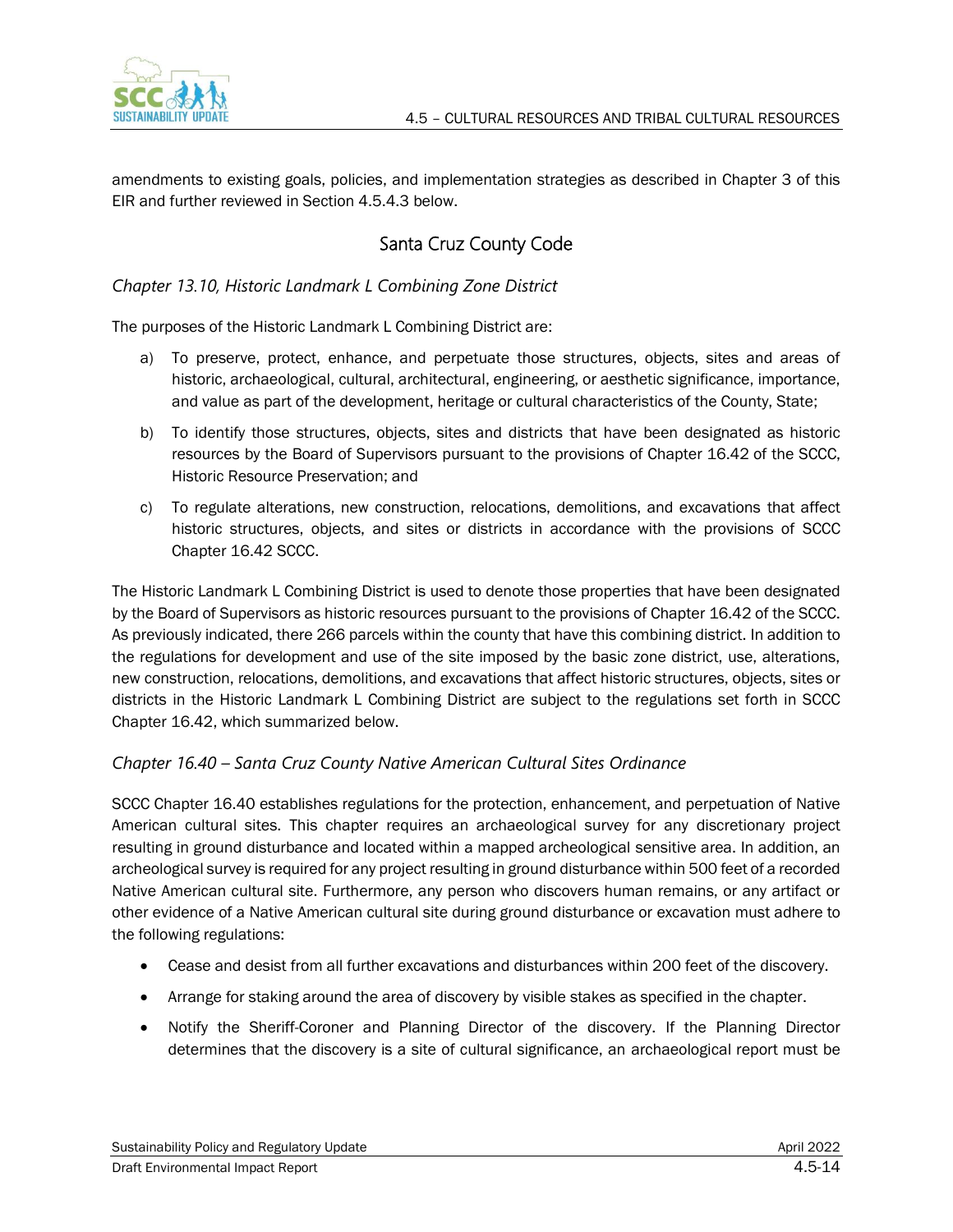

prepared and no further excavation or development may take place except as authorized by an Archaeological Site Development Approval.

Upon notification of a discovery, the County Planning Director shall determine, based on the results of the survey and any necessary additional site inspection of the property, whether the discovery is a site of cultural significance. If the site is not determined to be a site of cultural significance, excavation may resume. If the discovery is determined to be a site of cultural significance, an archaeological report must be prepared and an archaeological site development approval by the Planning Director is required. The archaeological site development approval can contain conditions established by the Planning Director, in consultation with local Native California groups and based upon the findings of an archaeological report, where one is required, in order to promote the purposes of this chapter.

In addition, any qualified professional archaeologist who proposes to excavate a Native American cultural site and who is not otherwise authorized to do so pursuant to SCCC 16.40.050 shall apply to the Planning Director for an archaeological excavation approval with a statement of the goals of the excavation project, and the methods and techniques to be employed in the excavation and analysis of the data. Plans to ensure that the artifacts and records will be properly preserved for scholarly research and public education must be identified and that the artifacts will ultimately be disposed of in a manner satisfactory to local Native American groups.

#### *Chapter 16.42 – Santa Cruz County Historic Preservation Ordinance*

SCCC Chapter 16.42 implements the General Plan historic resources policies to designate, preserve, protect, enhance, and perpetuate those historic structures, districts and sites within the unincorporated area of the County. This chapter establishes the definition of historic resources in the County, the procedures for designation of historic structures, and standards for permit review for alteration of an historic structure. Historic resource is defined in Chapter 16,42 as follows:

… any structure, object, site, property, or district which has a special historical, archaeological, cultural or aesthetic interest or value as part of the development, heritage, or cultural characteristics of the county, state, or nation, and which either has been referenced in the County General Plan, or has been listed in the historic resources inventory adopted pursuant to SCCC 16.42.050 and has a rating of significance of NR-1, NR-2, NR-3, NR-4, or NR-5.

Chapter 16.42 does the following:

- Establishes the County's Historic Resources Inventory (HRI) which identifies significant historic resources in the unincorporated portion of the County;
- Requires that an historic review be conducted prior to carrying out of activities or final County approval of projects which affect historic resources as defined above; and
- Regulates activities which affect historic structures, objects, properties, sites or districts. The County Planning staff maintains the HRI. The County Historic Resource Commission reviews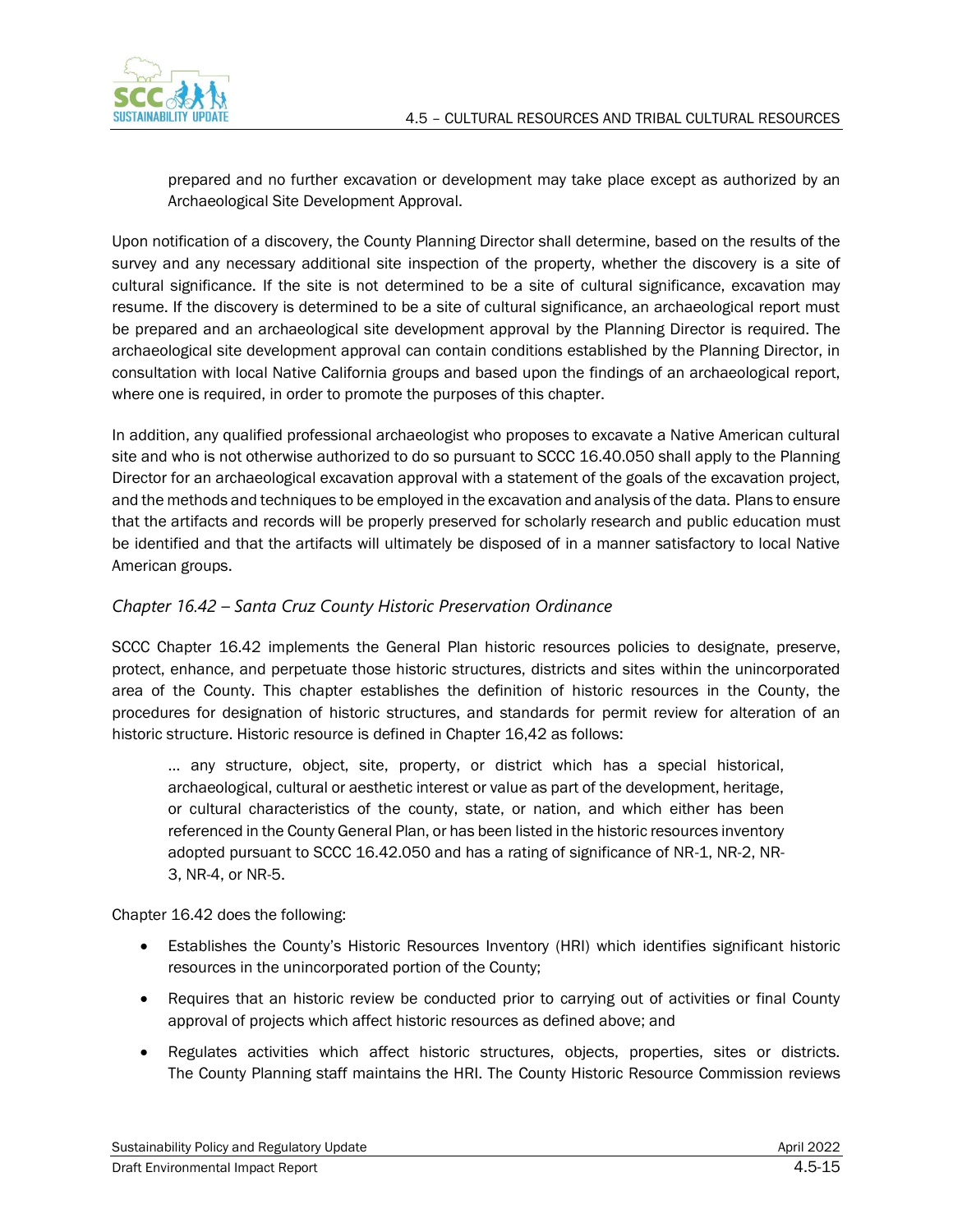

proposals to amend the HRI and applications for changes to the exterior of properties included on the HRI. For officially designated historic resources, the State Historic Building Code, a more lenient building code developed to allow structural modifications to historic buildings, may be used in place of the standard building codes.

In order to be placed on the County Historic Resources Inventory, a property must first be evaluated for eligibility pursuant to one or more of the following criteria: (SCCC 16.42.050 Historic Resource Designation).

- 1. The resource is associated with a person of local, state or national historical significance.
- 2. The resource is associated with an historic event or thematic activity of local, State or national importance.
- 3. The resource is representative of a distinct architectural style and/or construction method of a particular historic period or way of life, or the resource represents the work of a master builder or architect or possesses high artistic values.
- 4. The resource has yielded, or may likely yield, information important to history.

In addition, the County of Santa Cruz defines Historic District (SCCC section 16.42.030[E]), although none currently exist in the county.

**Development Procedures for Designated Historic Resources.** For projects involving demolition of an historic structure as defined in the regulations, or involving relocation of an historical structure, an historical documentation report is required, prepared according to guidelines established by the Historic Resources Commission. The report shall contain the following:

- Information that supports the claim that preservation is not feasible due to the deteriorated condition of the structure or object, or would create exceptional hardship, or is necessary to alleviate a dangerous condition.
- Provisions to preserve the historic values of the structure or object by documentation and/or preservation of artifacts and building materials. Alteration and/or new construction is subject to restrictions and review by the County to preserve historic features.

## 4.5.4 Impacts and Mitigation Measures

### 4.5.4.1 Thresholds of Significance

The thresholds of significance used to evaluate the impacts of the proposed project related to cultural resources and tribal cultural resources are based on Appendix G of the CEQA Guidelines and, if applicable, other agency standards, as listed below. A significant impact would occur if the project would:

- CUL-1 Cause a substantial adverse change in the significance of an historical resource;
- CUL-2 Cause a substantial adverse change in the significance of an archaeological resource;
- CUL-3 Disturb any human remains, including those interred outside of formal cemeteries; or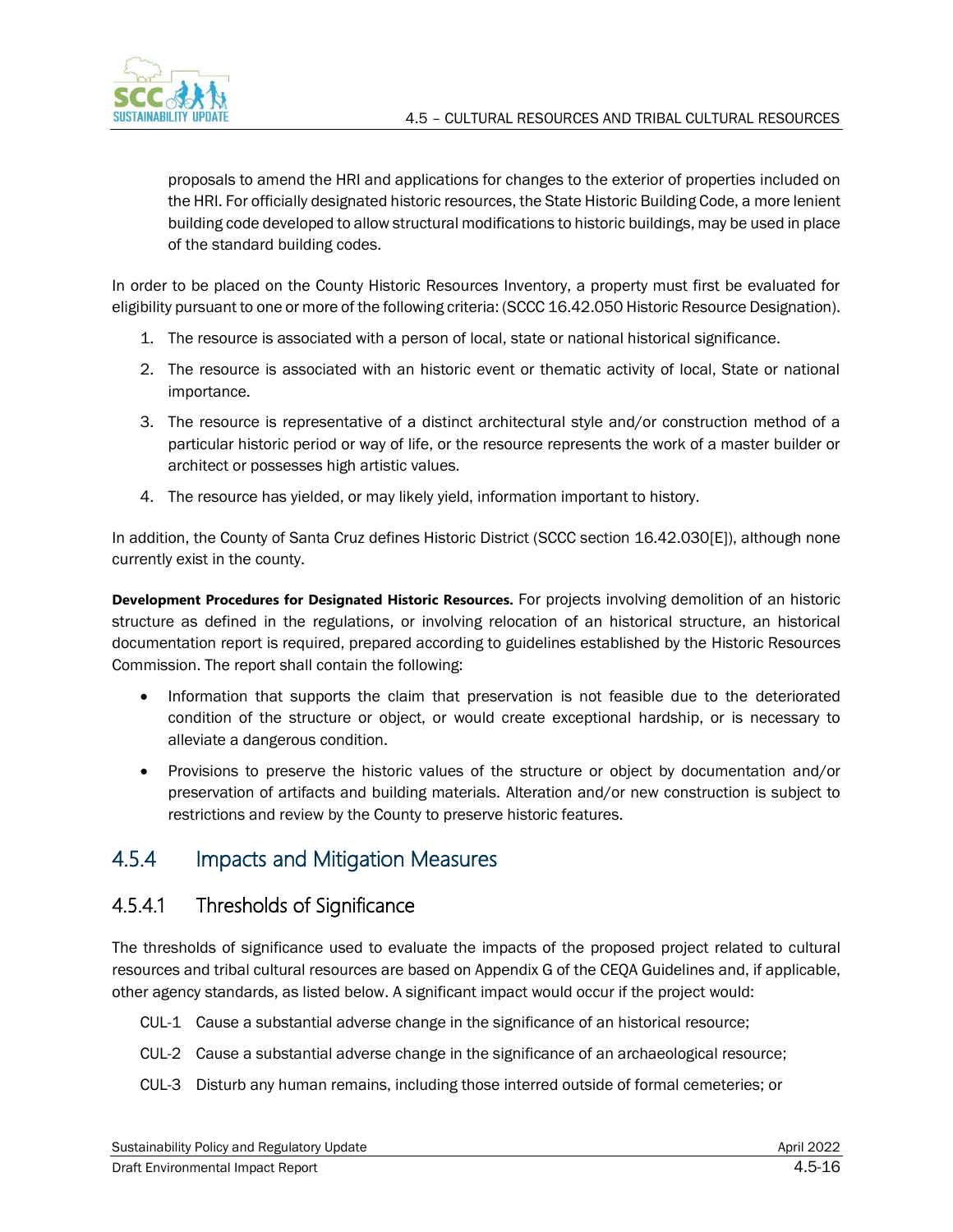

- CUL-4 Cause a substantial adverse change in the significance of a tribal cultural resource, defined in PRC section 21074 as either a site, feature, place, cultural landscape that is geographically defined in terms of the size and scope of the landscape, sacred place, or object with cultural value to a California Native American tribe, and that is:
	- Listed or eligible for listing in the California Register of Historical Resources, or in a local register of historical resources as defined in PRC section 5020.1(k).
	- A resource determined by the lead agency, in its discretion and supported by substantial evidence, to be significant pursuant to criteria set forth in subdivision (c) of PRC section 5024.1. In applying the criteria set forth in subdivision (c) of PRC section 5024.1, the lead agency shall consider the significance of the resource to a California Native American tribe.

## 4.5.4.2 Analytical Methods

A records search for previously recorded prehistoric and historic cultural resources was conducted at the NWIC of the CHRIS at Sonoma State University for the Study Area as explained in Section 4.5.2, Environmental Setting. Native American tribes and tribal organizations were contacted by the County Planning Department in response to NAHC recommendations for making contact when the Sacred Lands File search was completed by NAHC. County staff also conducted required tribal consultations as summarized in Section 4.5.2.

### Potential Growth Assumptions

Adoption and implementation of the proposed Sustainability Update includes amendments to the General Plan/LCP and SCCC, as well as amendments to General Plan land use designations and/or zone districts for 23 properties as summarized on Table 3-11 in Section 3, Project Description. Nine of the properties proposed for a change in zoning or land use designation are located along the Portola Drive corridor, and three other sites are located within the Live Oak planning area. The County Design Guidelines component of the proposed project does not include guidelines related to cultural resources, and this component of the proposed project would not result in impacts to cultural resources and is not further reviewed in the impact analyses.

The proposed General Plan/LCP amendments would not directly result in new development but could indirectly lead to future development and redevelopment, primarily within previously developed urban areas within the County's USL, which has the potential to result in impacts related to cultural and tribal cultural resources if any are present on any developing parcel. As described in the Section 4.0, Introduction to Analyses, this EIR estimates of the potential to accommodate approximately 4,500 housing units throughout the county over existing conditions as shown on Table 4.0-2, with approximately 75% projected to occur within urban areas. This EIR also estimates the potential to accommodate approximately 6,210,000 square feet of non-residential uses as shown on Table 4.0-3, with approximately 60% expected to occur within urban areas. These forecasts provide an estimate of potential growth that could occur as a result of adoption and implementation of the proposed Sustainability Update for the purpose of evaluation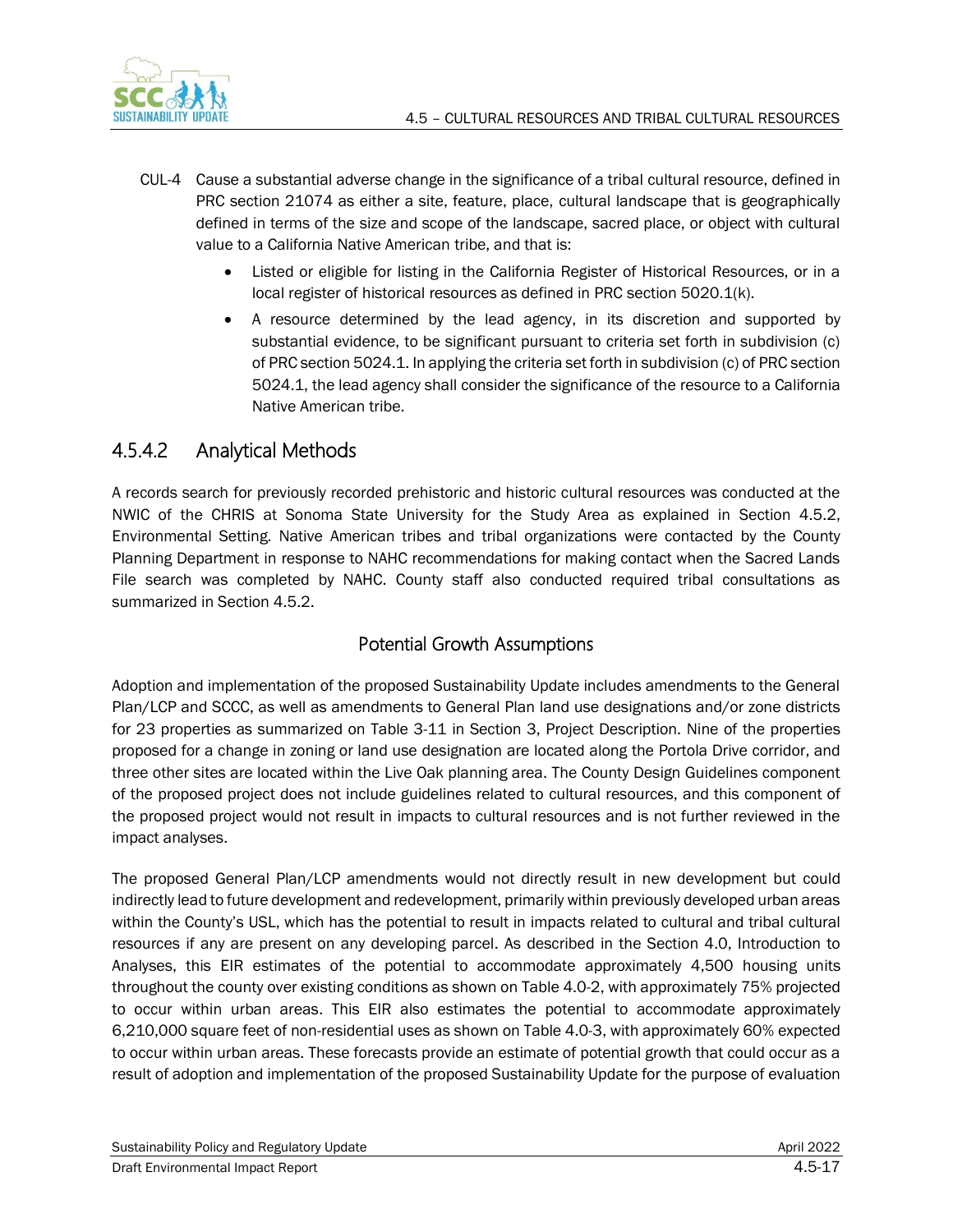

in this EIR. This estimate of growth may or may not occur, and this estimate does not establish a limit to development. Annual limits for residential units are set annually by the County pursuant to Measure J and SCCC provisions as explained in Section 4.13 of this EIR, Population and Housing. Additionally, some of this projected development and growth would occur under the existing General Plan/LCP without the proposed project.

### Assessment of Potential Impacts

The impact analyses are based on definitions of resources and impacts set forth in CEQA and in the State CEQA Guidelines. Under CEQA, a project may have a significant effect on the environment if it may cause "a substantial adverse change in the significance of an historical resource" (PRC section 21084.1, CEQA Guidelines section 15064.5[b]). If a site is either listed or eligible for listing in the CRHR, or if it is included in a local register of historical resources or identified as significant in an historical resources survey (meeting the requirements of PRC section 5024.1[q]), it is a "historical resource" and is presumed to be historically or culturally significant for purposes of CEQA (PRC section 21084.1, CEQA Guidelines section 15064.5[a]). The lead agency is not precluded from determining that a resource is an historical resource even if it does not fall within this presumption (PRC section 21084.1, CEQA Guidelines section 15064.5[a]).

A "substantial adverse change in the significance of an historical resource" reflecting a significant effect under CEQA means "physical demolition, destruction, relocation, or alteration of the resource or its immediate surroundings such that the significance of an historical resource would be materially impaired" (PRC section 5020.1[q], CEQA Guidelines section 15064.5(b)(1)). In turn, CEQA Guidelines section 15064.5(b)(2) states the significance of an historical resource is materially impaired when a project:

- 1. Demolishes or materially alters in an adverse manner those physical characteristics of an historical resource that convey its historical significance and that justify its inclusion in, or eligibility for, inclusion in the CRHR; or
- 2. Demolishes or materially alters in an adverse manner those physical characteristics that account for its inclusion in a local register of historical resources pursuant to section 5020.1(k) of the PRC or its identification in an historical resources survey meeting the requirements of section 5024.1(g) of the PRC, unless the public agency reviewing the effects of the project establishes by a preponderance of evidence that the resource is not historically or culturally significant; or
- 3. Demolishes or materially alters in an adverse manner those physical characteristics of an historical resource that convey its historical significance and that justify its eligibility for inclusion in the CRHR as determined by a lead agency for purposes of CEQA.

A project could impact an archaeological resource if the resource is an historical resource or a unique archaeological resource as defined in CEQA (see Section 3.5.3). If an archaeological resource is neither a unique archaeological nor an historical resource, the effects of a project on archaeological resources shall not be considered a significant impact pursuant to CEQA Guidelines section 15064.5(c)(4).

If it can be demonstrated that a project will cause damage to a unique archaeological resource, the lead agency may require reasonable efforts be made to permit any or all of these resources to be preserved in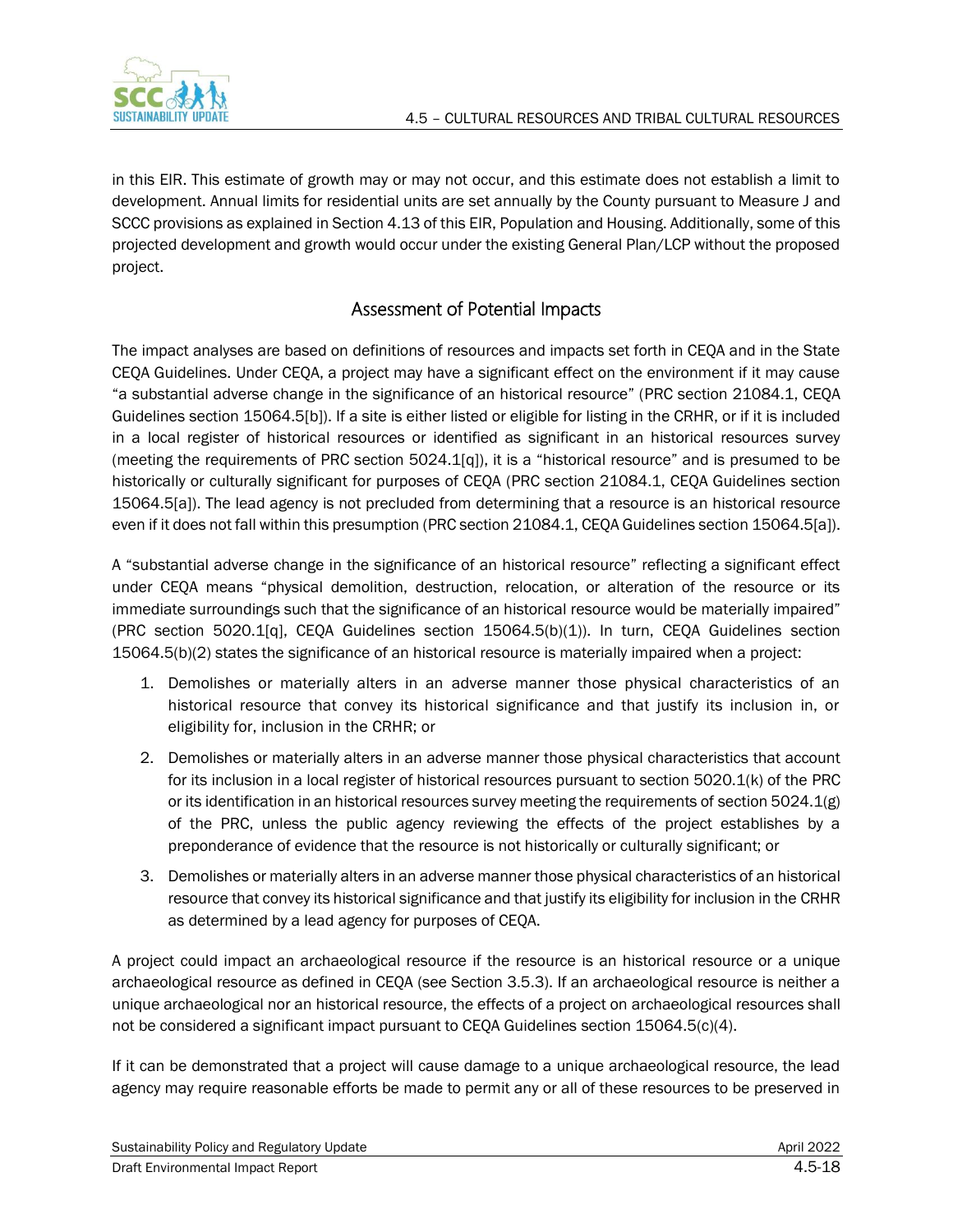

place or left in an undisturbed state. To the extent that they cannot be left undisturbed, mitigation measures are required (PRC section 21083.2[a], [b], and [c]). PRC section 21083.2(g) defines a unique archaeological resource as an archaeological artifact, object, or site about which it can be clearly demonstrated that without merely adding to the current body of knowledge, there is a high probability that it meets any of the following criteria:

- 1. Contains information needed to answer important scientific research questions and that there is a demonstrable public interest in that information.
- 2. Has a special and particular quality such as being the oldest of its type or the best available example of its type.
- 3. Is directly associated with a scientifically recognized important prehistoric or historic event or person.

As indicated above, impacts to non-unique archaeological resources are generally not considered a significant environmental impact (PRC section 21083.2[a]; CEQA Guidelines section 15064.5[c][4]). However, if a non-unique archaeological resource qualifies as tribal cultural resource (PRC section 21074[c], 21083.2[h]), further consideration of significant impacts is required. CEQA Guidelines section 15064.5 assigns special importance to human remains and specifies procedures to be used when Native American remains are discovered. As described below, these procedures are detailed in PRC section 5097.98.

Where a project has been determined to conform with the Secretary of the Interior's Standards, the project's impact on historical resources would be considered mitigated to below a level of significance and, thus, not significant (CEQA Guidelines section 15126.4[b][1]).

Where maintenance, repair, stabilization, rehabilitation, restoration, preservation, conservation or reconstruction of the historical resource will be conducted in a manner consistent with the Secretary of the Interior's Standards for the Treatment of Historic Properties with Guidelines for Preserving, Rehabilitating, Restoring, and Reconstructing Historic Buildings (Weeks and Grimmer 1995), the project's impact on the historical resource shall generally be considered mitigated below a level of significance and thus is not significant (CEQA Guidelines section 15126.4[b][1]).

The Secretary of the Interior's Standards are a series of concepts focused on maintaining, repairing, and replacing historic materials, as well as designing new additions or making alterations. They function as common-sense historic preservation principles that promote historic preservation best practices. There are four distinct approaches that may be applied to the treatment of historical resources:

- **Preservation** focuses on the maintenance and repair of existing historic materials and retention of a property's form as it has evolved over time.
- Rehabilitation acknowledges the need to alter or add to an historic property to meet continuing or changing uses while retaining the property's historic character.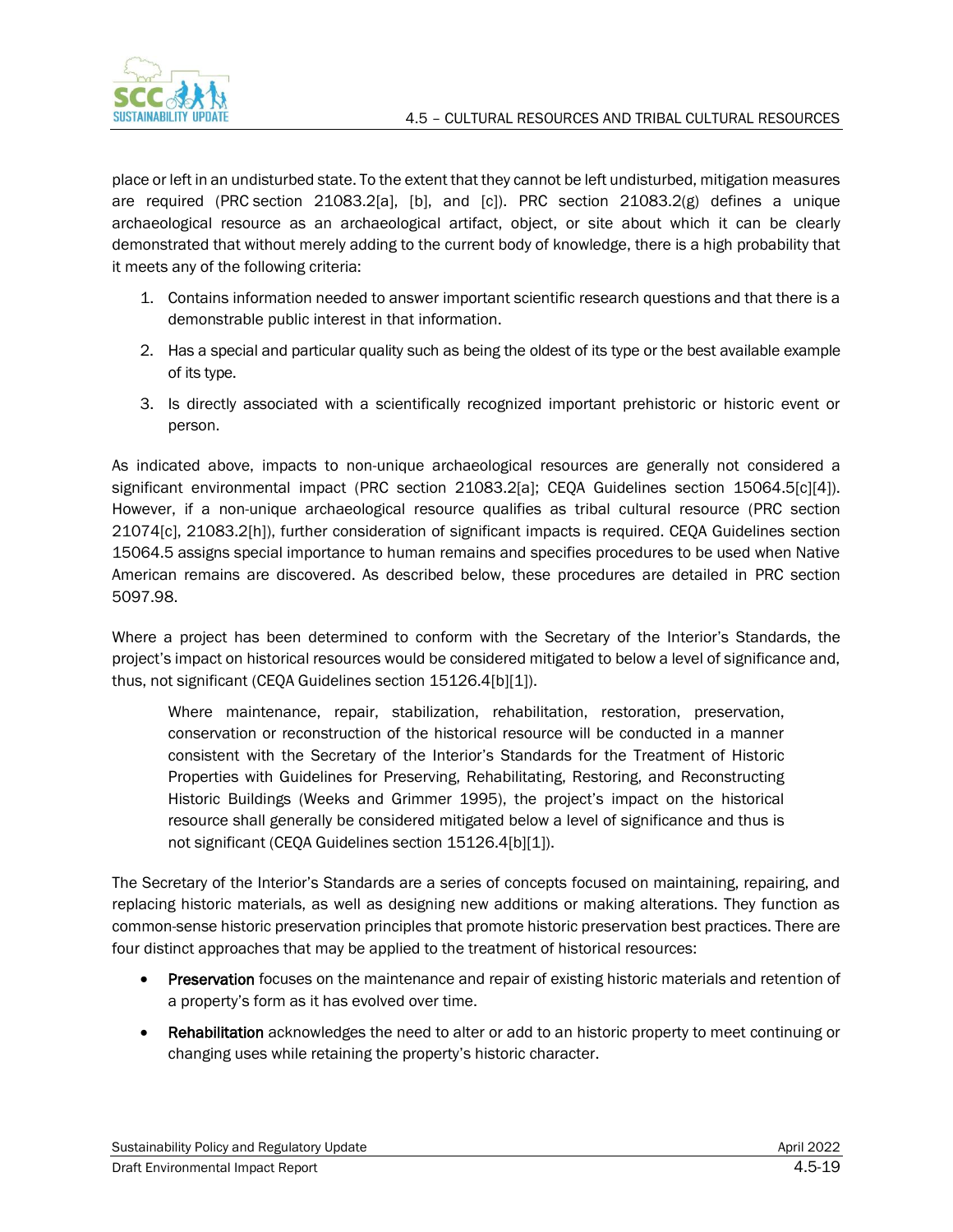

- Restoration depicts a property at a particular period of time in its history, while removing evidence of other periods.
- Reconstruction recreates vanished or non-surviving portions of a property for interpretive purposes.

### EIR Notice of Preparation Comments

Public and agency comments were received during the public scoping period in response to the Notice of Preparation (NOP), which is included in Appendix A. A summary of the comments received during the scoping period for this EIR, as well as written comments received, are included in Appendix B. Comments related to cultural and tribal cultural resources included the following:

• A letter from the Native American Heritage Commission (NAHC) described the lead agency's responsibilities to evaluate tribal cultural resources under Assembly Bill (AB) 52 and Senate Bill (SB) 18 and provided recommendations for cultural resource assessment for the proposed project.

To the extent that issues identified in public comments involve potentially significant effects on the environment according to CEQA and/or are raised by responsible agencies, they are identified and addressed within this EIR.

## 4.5.4.3 Project Impact Analysis

Impact CUL-1: Historical Resources (Significance Threshold CUL-1). Adoption and implementation of the proposed Sustainability Update could indirectly lead to development that could result in a substantial adverse change in the significance of historical built resources. (*Potentially Significant and Unavoidable)*

The proposed project would not directly result in new development but could indirectly lead to future development and redevelopment throughout the county, primarily within urban areas within the USL. Future development accommodated by the proposed Sustainability Update could potentially result in a substantial adverse change in the significance of an historical resource. Under CEQA, both prehistoric and historic archaeological sites may qualify based on historical associations as defined above in Section 4.5.4.2. This impact discussion focuses on impacts to historical built environment resources; impacts to archaeological resources are evaluated in Impact CUL-2 below.

Future potential redevelopment of existing developed sites may result in alteration or removal of historical structures, affecting the significance of historical values if the structure is considered an historical resource under CEQA definitions. As indicated above, 75% of the anticipated future development would occur within the urban areas in which historic or older buildings may be located. It is expected that redevelopment of existing properties would occur primarily within the county's urban areas, especially along key transportation corridors, such as Soquel Drive and Portola Drive. However, future development could occur throughout the unincorporated county areas. There are 17 federal- and state-listed historical resources in the unincorporated county, as well as 266 parcels identified by the County as being local historical resources as delineated by the Historic Landmark Combining District. Future development accommodated by the proposed Sustainability Update could be in areas with known historical sites or in areas where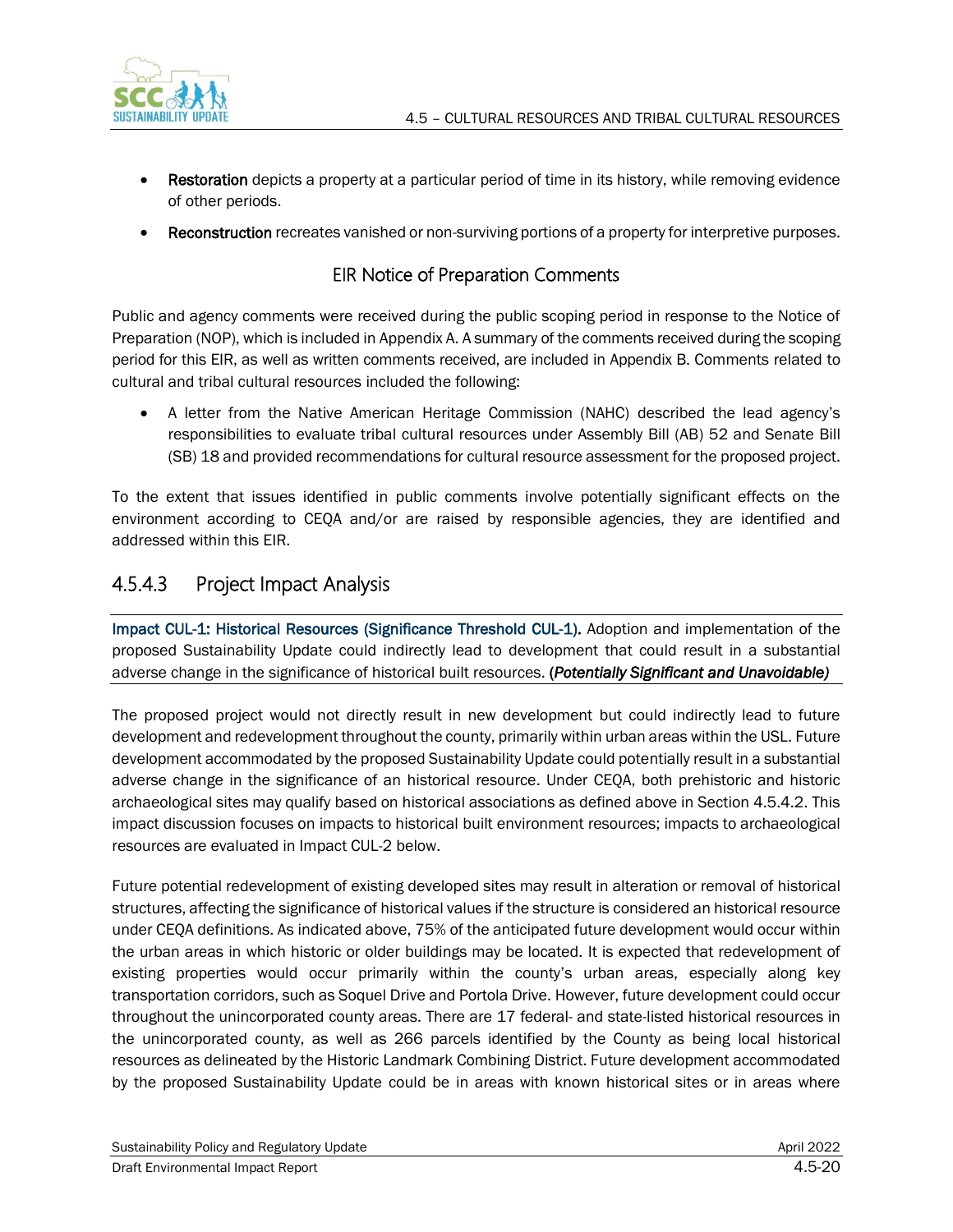

structures have not yet been evaluated for historical significance. Buildings that are over the age of 50 years old and are proposed for modification or alteration in the future would require evaluations to determine eligibility for listing in the CRHR and/or NRHP listing, and if so, could be determined to be historically significant.

The proposed ARC Element of the County's General Plan/LCP includes policies that would serve to reduce potential future impacts to historical resources as summarized on Table 4.5-4. No amendments are proposed to SCCC sections that address historical resources. The General Plan/LCP policies outlined in Table 4.5-4 include measures to protect historical resources. For development activities on property containing historic resources, policies require protection, enhancement, and/or preservation of the resource, and plans for protection/preservation are required on properties with a designated historical resource. The proposed project continues to require review of applications for demolition of any structure more than 50 years old to determine whether the structure is an historical resource under CEQA (ARC-8.2p). County policies also protect and preserve historical resources (ARC-3.2.3 and ARC-8.2.4). Additionally, compliance with local regulations provided in SCCC Chapter 16.42 regarding historic alteration or demolition would also serve as the mechanism for review of projects that may alter existing historical resources as designated by the Historic Landmark Combining District.

Compliance with existing and proposed policies and regulations set forth in SCCC Chapter 16.42 regarding protection of historical resources would reduce the potential impact on known County-designated historical resources. However, while historical structures that are listed on federal, state, and local inventories would be subject to County review under existing SCCC Chapter 16.42, future development accommodated by the Sustainability Update could occur on sites with potentially eligible historic structures that have not been evaluated or are not currently recorded on the County HRI. The Sustainability Update includes a policy to require that any structures proposed for demolition that are more than 50 years old be evaluated for historical significance.

Furthermore, eight of the properties along Portola Drive that are proposed for amendments to existing General Plan/LCP land use and zoning designations contain buildings older than 50 years in age. Typically, structures older than 50 years in age (on sites proposed for development or redevelopment) are evaluated to determine whether the structure meets the CEQA definition of an historical resource, i.e., eligible for listing in the CRHR or local register or inventory, consistent with the Sustainability Update Implementation Strategy ARC 8.2p. If any of the structures on Portola Drive are determined to be an historical resource, redevelopment of the site would potentially result in removal/demolition of the structure, which would be considered a significant impact.

Therefore, while adherence to General Plan/LCP policies and local regulations provided in SCCC Chapter 16.42 would reduce potential adverse effects on known built historical resources, structures that may be eligible historical resources but have not been previously evaluated for historic significance would require preliminary review to determine whether adverse effects may result from future development accommodated by the proposed project. It is noted that the County Planning Department currently evaluates the potential for historical resources as part of the CEQA and discretionary development proposal reviews, and projects that could result in an adverse significant impact to a historical structures typically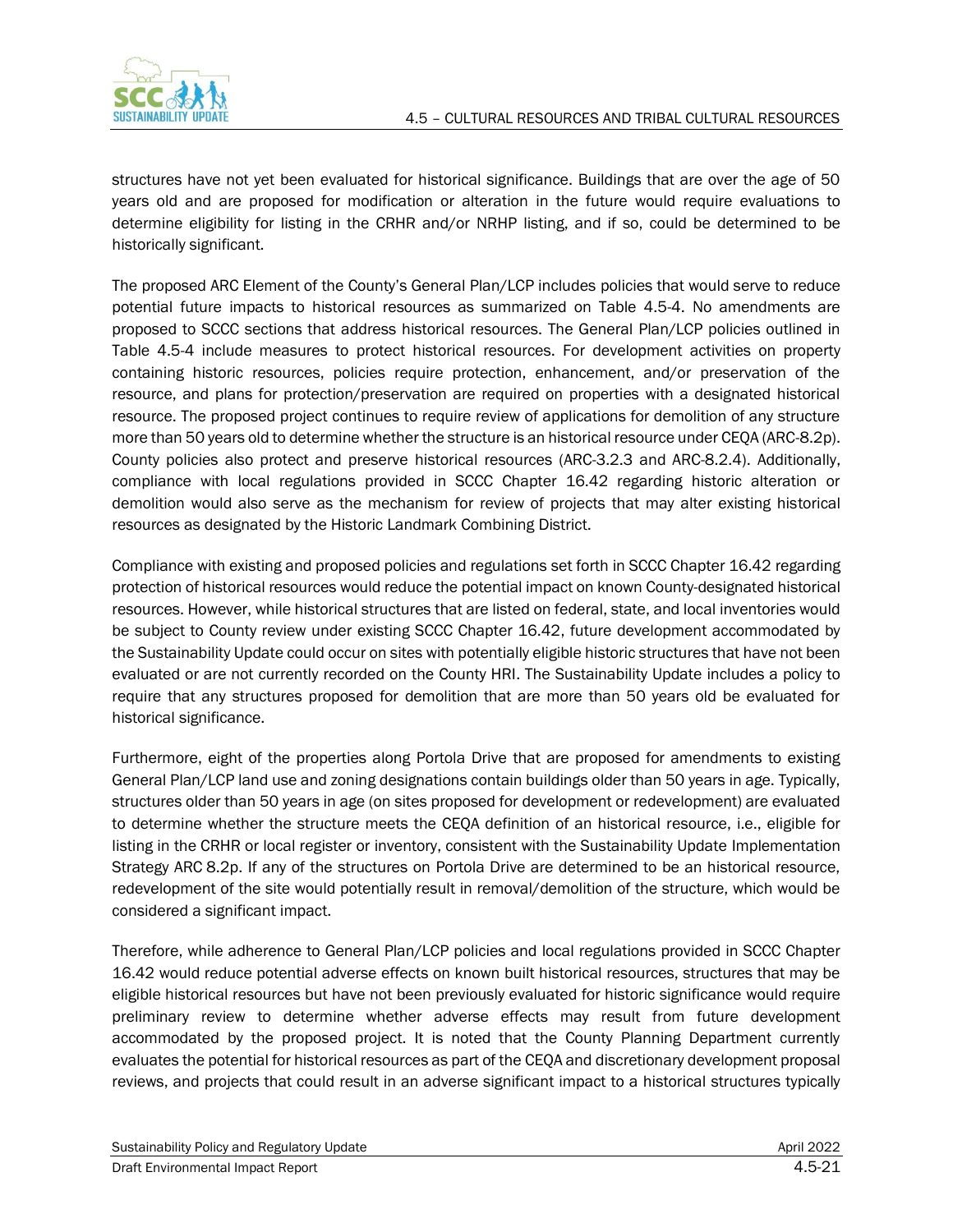

require preparation of an historical resources assessment. It is therefore assumed that such procedures would continue as part of the CEQA environmental review of future development applications. PRC sections 21083.2(b)-(c) and CEQA Guidelines section 15126.4(b) provide information regarding the mitigation framework for historical resources and indicate that consistency with the Secretary of Interior Standards for the Treatment of Historic Properties would reduce an impact on historical resources to a less-thansignificant level. Therefore, a significant historical resource impact could be mitigated to a less-thansignificant level if designed to be consistent with these standards. However, since the proposed Sustainability Update is a program-level analysis and no specific development projects are proposed, it is not possible to determine whether individual projects would be able to attain the Secretary of Interior's Standards.

| <b>Potential Impact</b>                    | <b>Policies and Implementation Strategies</b>                                                                                                                                                                                                                                                                                                                                                           |
|--------------------------------------------|---------------------------------------------------------------------------------------------------------------------------------------------------------------------------------------------------------------------------------------------------------------------------------------------------------------------------------------------------------------------------------------------------------|
| <b>Historical</b><br><b>Resources</b>      | Continue the review of proposed applications for demolition of any structure more than<br>$\bullet$<br>50 years old that has not been previously surveyed for historic significance, and require<br>a historic report prepared by a qualified historic consultant for structures that may have<br>the potential to qualify as a historic resource as determined by County Planning staff.<br>(ARC 8.2p) |
|                                            | Require protection, enhancement and/or preservation of historical values on sites<br>proposed for development. (ARC-8.2.3).                                                                                                                                                                                                                                                                             |
|                                            | Require plans for protection and preservation of historic resource values for<br>development proposals on property containing designated historic resources. (ARC-<br>8.2.4                                                                                                                                                                                                                             |
|                                            | Environmental review shall be required for any project with the potential to significantly<br>impact historic resources. (ARC-8.2.8)                                                                                                                                                                                                                                                                    |
|                                            | Protect cultural and historical resources throughout the parks system. (PPF-2.3.2)<br>$\bullet$                                                                                                                                                                                                                                                                                                         |
| Archaeological                             | Protect archaeological sites until evaluated. (ARC-8.1.1)<br>$\bullet$                                                                                                                                                                                                                                                                                                                                  |
| <b>Resources</b>                           | Require archaeological site survey for projects within sensitive archaeological areas.<br>$\bullet$<br>$(ARC-8.1.1)$                                                                                                                                                                                                                                                                                    |
|                                            | Protect identified archaeological areas from development. (ARC-8.1.3)                                                                                                                                                                                                                                                                                                                                   |
|                                            | Require evaluation of resource significance for development proposals on identified<br>archaeological site. (ARC-8.1.4)                                                                                                                                                                                                                                                                                 |
|                                            | Cease activities upon accidental discovery of archaeological resources. (ARC-8.1.5)                                                                                                                                                                                                                                                                                                                     |
|                                            | Require environmental review for any project with the potential to significantly<br>impact archaeological or tribal cultural resources. (ARC-8.1.6)                                                                                                                                                                                                                                                     |
| Disturb Human<br>Remains                   | Cease activities upon accidental discovery of human remains. (ARC-8.1.5)<br>$\bullet$                                                                                                                                                                                                                                                                                                                   |
| <b>Tribal Cultural</b><br><b>Resources</b> | Prohibit disturbance of Native American sites cultural sites or tribal cultural resources<br>$\bullet$<br>without appropriate permit. (ARC-8.1.1)                                                                                                                                                                                                                                                       |
|                                            | The County shall consult with Native American tribes that request notice of projects<br>pursuant to PRC 21073 and 21080 and work with affected tribe to identify appropriate<br>mitigation measures if tribal cultural resources are found. (ARC-8.1.7)                                                                                                                                                 |
|                                            | Tribal consultation prior to amendment to the General Plan. (ARC-8.1.8)                                                                                                                                                                                                                                                                                                                                 |

### Table 4.5-4. Proposed and Retained General Plan/LCP Policies that Avoid/Minimize Cultural Resources Impacts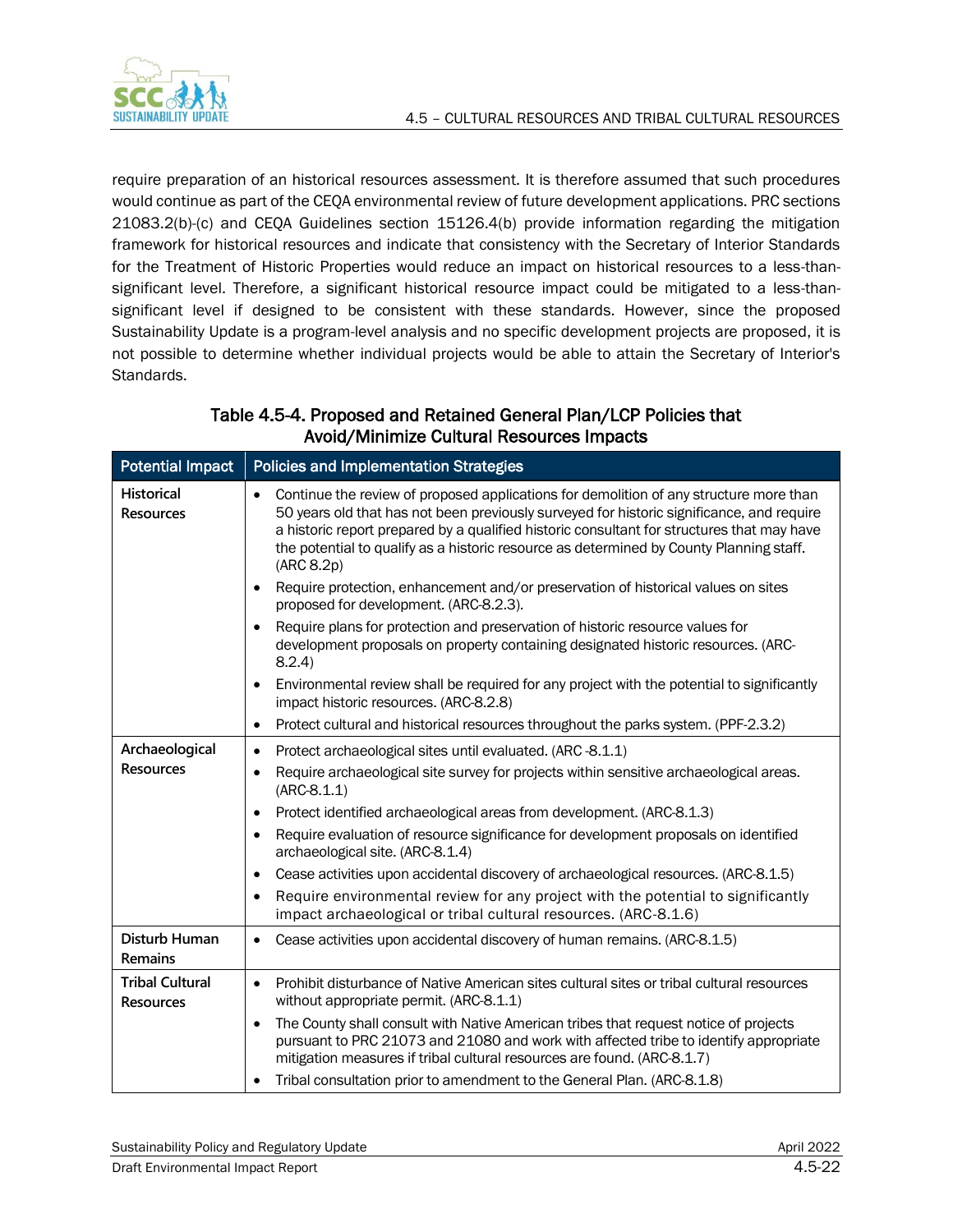In summary, future development projects facilitated by the Sustainability Update would be required to undergo project-level environmental review to analyze potential impacts to historical resources and mitigate any impacts to the extent feasible. Through compliance with federal, state, and local regulations, and implementation of mitigation measures identified through project-level CEQA reviews and Countyrequired historical evaluations for any structure over 50 years old, the potential for adverse effects to historical resources would be identified, and mitigation would be required if a significant impact were identified. Nonetheless, preservation, reuse, maintenance, and/or avoidance of historical resources may not always be feasible, especially with potential redevelopment and intensification of uses in the USL, and recordation of a significant historical resource, alone, would not constitute adequate mitigation for a substantial adverse change to that resource. Therefore, because the potential for future development accommodated by the Sustainability Update to cause a substantial adverse change to an historical resource cannot be precluded, impacts to historical resources are conservatively considered *potentially significant*.

#### Mitigation Measures

Implementation of CUL-1 would require the review of listed, eligible, or unevaluated sites or structures over 50 years old to determine whether an historical resource exists, and if so, provide mitigation to reduce potentially significant impacts to a less-than-significant level. This would ensure adequate review of potential historical resources for any structure that is older than 50 years, consistent with County policies. With the addition of appropriate project conditions to ensure compliance with the Secretary of the Interior Standards pursuant to CEQA guidelines 15064.5(b)(3), any future impacts associated with Impact CUL-1 would be less than significant with mitigation. However, if a future development project were not found to be compliant with the Secretary of Interior Standards and other protection measures were not available or demolition of the structure were proposed to facilitate redevelopment of a site, the impact would remain significant and unavoidable.

Implementation of Mitigation Measure CUL-2 provides on-site preservation guidance, and in the event that a structure or resource cannot be preserved, it ensures that actions would be taken to appropriately record and document an identified historical resource. Through compliance with existing federal, state, and local regulations, and implementation of mitigation measures, the potential for adverse effects to historic resources would be substantially reduced. However, preservation, reuse, maintenance, and/or avoidance of historical resources may not always be feasible, and recordation of a significant historic resource does not constitute adequate mitigation for a substantial adverse change to that resource.

Because sites for future development have not been identified, except for the 10 parcels proposed for land use and zoning map changes along transportation corridors, for which site-specific historical evaluations have not been prepared because no development proposals are part of the proposed project, it is possible that there may be future impacts to historical resources on these sites or other locations in the county due to potential substantial alteration or demolition of a building, indirectly resulting from the proposed project that cannot be mitigated to a less-than-significant level. Therefore, because the potential for permanent loss of a historic resource cannot be precluded, it is conservatively concluded that the proposed project's impact to historical resources would be *potentially significant and unavoidable*.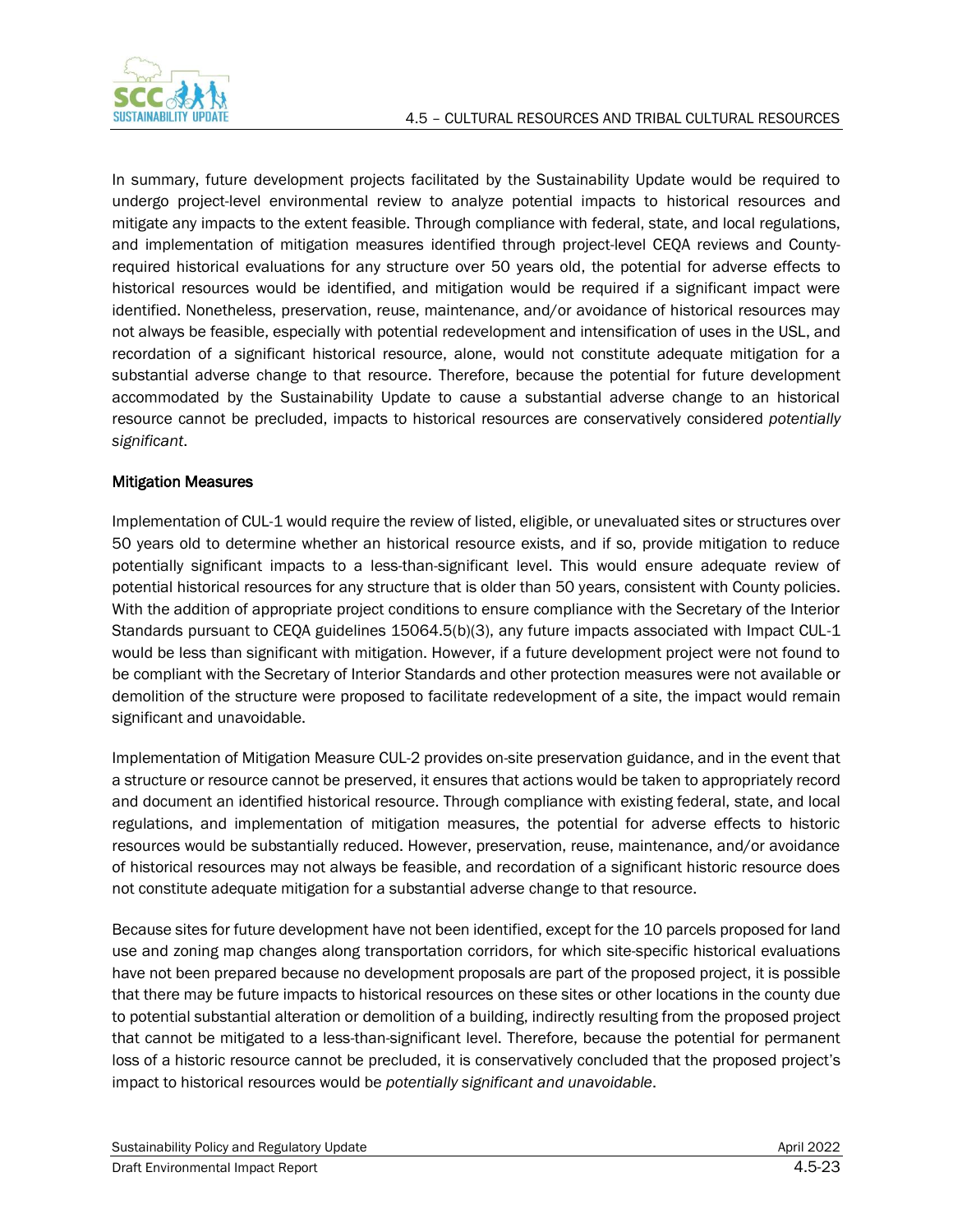



- MM CUL-1: Historic Resources Assessment and Project-Level Mitigation. Require preparation of an historic resources evaluation for any development proposal containing a structure or structures 50 years old or older and that are not identified as historic resources in the County HRI. If the structure(s) may potentially meet the criteria for listing as an historic resource, and proposed development would have the potential to impact the historic significance of the structure(s), the development applicant shall provide an historic assessment of the structure(s) prepared by a qualified historic consultant. The historic assessment shall include a completed DPR 523a form $1$  and a letter prepared by the historic consultant stating whether the property has historic significance. If it is determined by the Community Development & Infrastructure Department based upon the historic assessment that a development would impact a structure that is eligible as an historic resource under CEQA definitions, the County shall consider measures that would enable the project to avoid direct or indirect impacts to the building or structure, including designs consistent with the Secretary of the Interior's Standards for the Treatment of Historic Properties. If the building or structure can be preserved, but remodeling, renovation or other alterations are required, this work shall be conducted in compliance with the Secretary of the Interior's Standards for the Treatment of Historic Properties.
- MM CUL-2: Resource Documentation. If a significant historic building or structure is proposed for major alteration or renovation, or to be moved and/or demolished, the County shall ensure that a qualified architectural historian thoroughly documents the building and associated landscape and setting. Documentation shall include still and video photography and a written documentary record/history of the building to the standards of the Historic American Building Survey or Historic American Engineering Record, including accurate scaled mapping, architectural descriptions, and scaled architectural plans, if available. The record shall be prepared in consultation with the State Historic Preservation Officer and filed with the Office of Historic Preservation. The record shall be accompanied by a report containing site-specific history and appropriate contextual information. This information shall be gathered through site specific and comparative archival research, and oral history collection as appropriate.

Impact CUL-2: Archaeological Resources and Human Remains (Significance Thresholds CUL-1 and CUL-2). Adoption and implementation of the proposed Sustainability Update would not directly or indirectly cause a substantial adverse change in the significance of unique archaeological resources or historical resources of an archaeological nature, and/or disturb human remains. (*Less than Significant)*

The proposed project would not directly result in new development but could indirectly lead to future development and redevelopment throughout the county, primarily within urban areas within the USL. Development in the urban areas would primarily occur on underutilized properties that could be redeveloped at higher densities and/or land use intensities, particularly along transportation corridors,

<sup>1</sup> A form of California State Parks used to record/evaluate potential historical resources.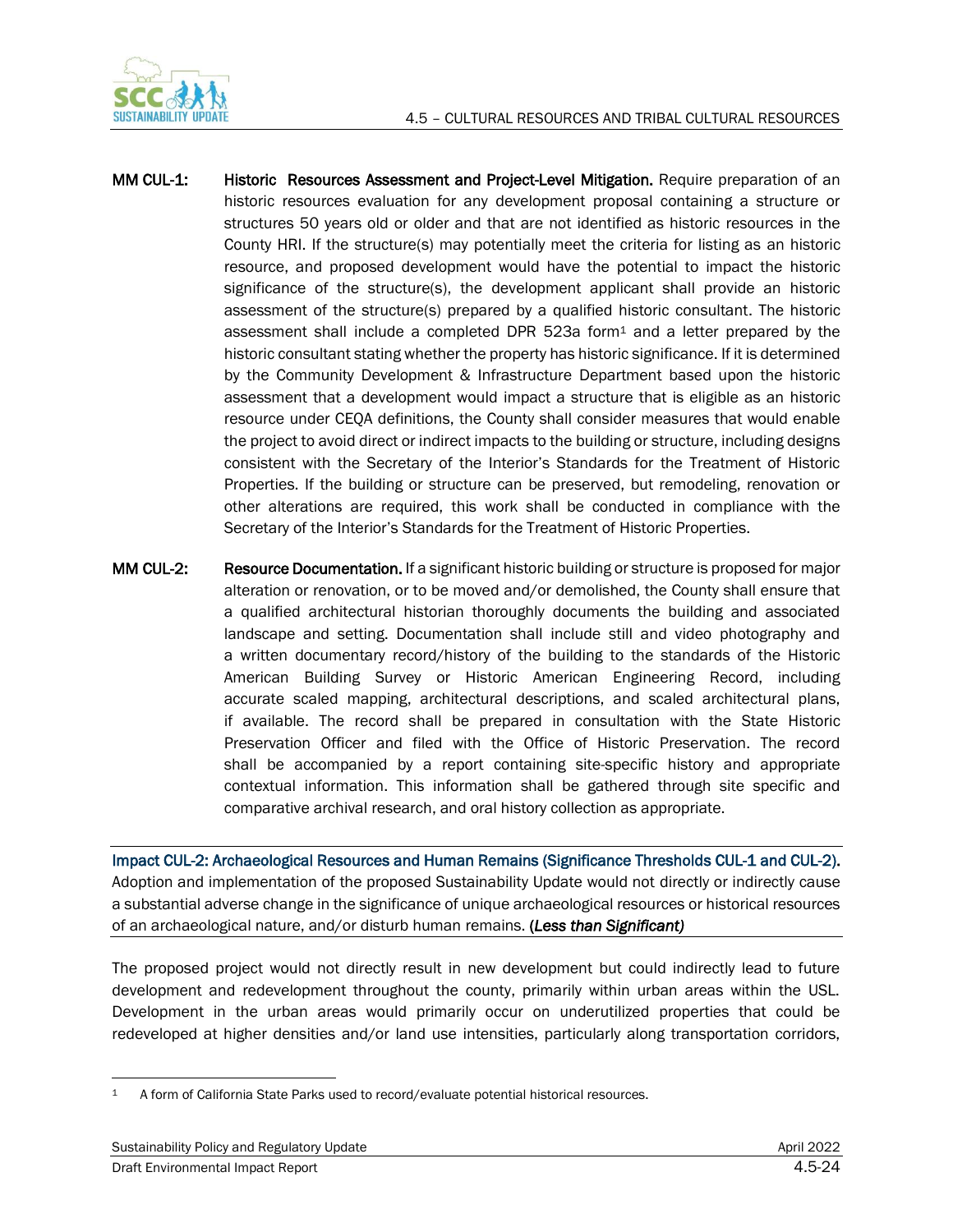

such as Soquel Drive and Portola Drive. Sensitive archaeological areas are found throughout the county in all planning areas. Grading, trenching, and other subsurface construction activities associated with future development could damage or destroy known resources or potentially to encounter unknown archaeological resources during construction, especially in identified sensitive areas. The same development activities also have the potential to disturb or destroy Native American burial sites if known or encountered during future construction. None of the 23 sites in which specific General Plan land use and/or zoning map changes are proposed were identified as being located on or adjacent to recorded prehistoric sites identified as part of the records search conducted for this EIR. However, some of these parcels are located within archaeologically sensitive areas defined by the County, and future development proposals would be required to prepare archaeological investigations.

The proposed ARC Element of the County's General Plan/LCP includes policies and implementation strategies that would serve to reduce impacts related to archaeological resources and human burials as summarized in Table 4.5-3. No amendments are proposed to SCCC sections that address archaeological resources. The General Plan/LCP includes policies that requires preparation of archaeological investigations for any project located within a sensitive archaeological area (ARC-8.1.1) and identified archaeological sites must be protected (ARC-8.1.3) and evaluated (ARC-8-1.4). Additionally, the County's accidental discovery policy (ARC-8.1.5) and procedures (SCCC Chapter 16.40) would also apply to properties in the study area in the event construction encounters unidentified archaeological deposits. This regulation requires that construction be stopped if archaeological resources are encountered during construction, and that the Planning Director be notified and the discovery analyzed. Similarly, both County policies and state and local regulations require construction to be stopped in the event that human remains are found, and state law requires that the County Coroner be notified in the event of this occurrence. If human remains are identified, state law sets forth the procedures for contacting the NAHC and Native American tribes.

Adoption and implementation of the proposed Sustainability Update would not directly result in new development, but new development accommodated by the plan would result in construction that may result in impacts to archaeological resources and/or human burials. Compliance with proposed General Plan/LCP policies and state and local regulations regarding archaeological resources and accidental discovery of archaeological resources and human remains during construction would reduce impacts to a less-thansignificant level.

#### Mitigation Measures

No mitigation measures are required as a significant impact has not been identified.

Impact CUL-3: Tribal Cultural Resources (Significance Threshold CUL-4). Adoption and implementation of the proposed Sustainability Update would not directly or indirectly cause a substantial adverse change in the significance of a tribal cultural resource. (*Less than Significant)*

The proposed project would not directly result in new development but could indirectly lead to future development and redevelopment throughout the county, primarily within urban areas within the USL.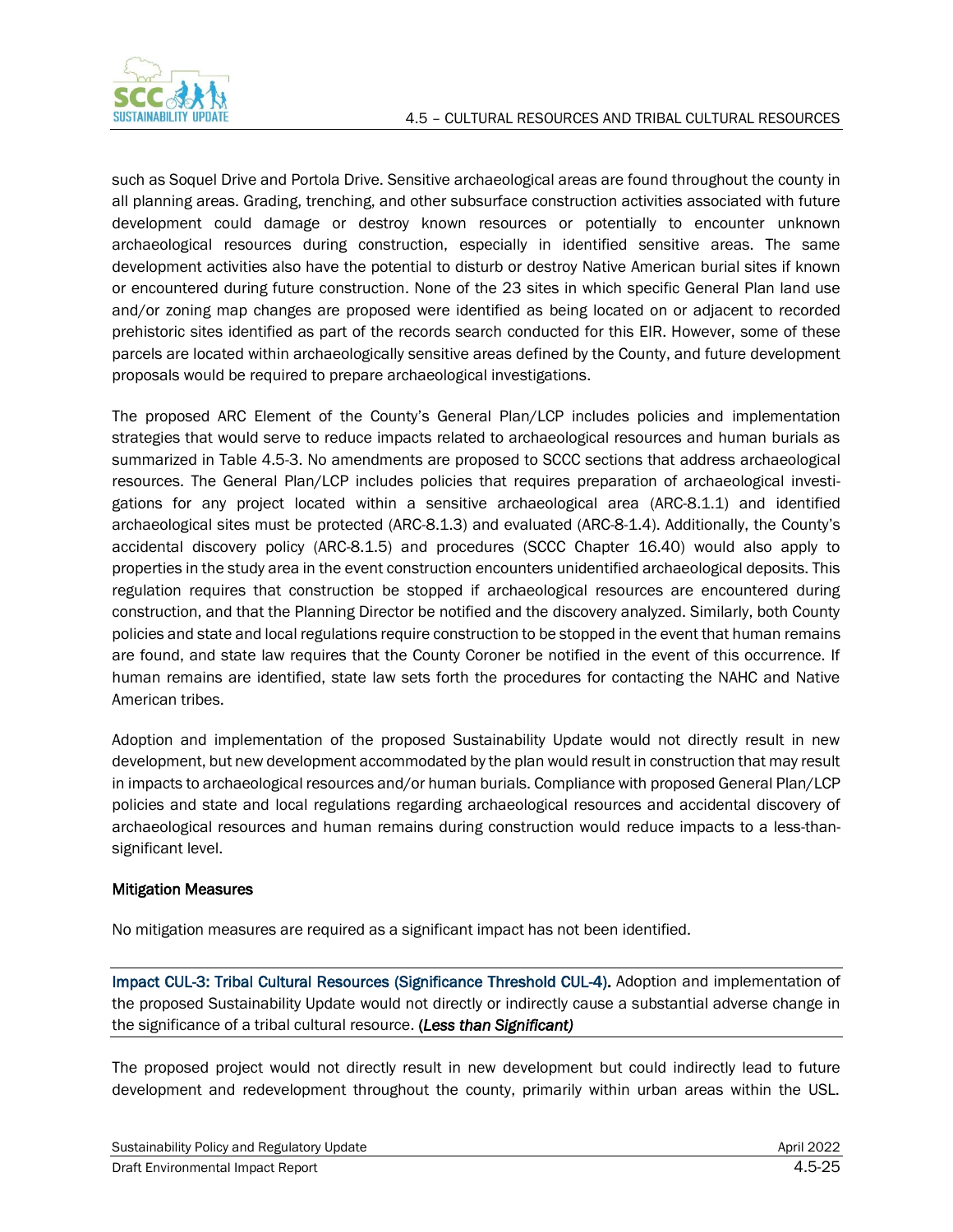Development in the urban areas would primarily occur on underutilized properties that could be redeveloped at higher densities and/or land use intensities, particularly along major corridors, such as Soquel Drive and Portola Drive.

As previously described in Section 4.5.1, a tribal cultural resource is defined under state law as a site, feature, place, cultural landscape that is geographically defined in terms of size and scope, sacred place, or object with cultural value to a California Native American tribe that is either included or eligible for inclusion in the California Register or included in a local register of historical resources, or if the County, acting as the lead agency, supported by substantial evidence, chooses at its discretion to treat the resource as a tribal cultural resource. The archaeological records search and the County's outreach to Native American tribes did not identify specific tribal cultural resources. The Indian Canyon Band of Costanoan Ohlone People responded that the APE overlaps a potentially eligible cultural site. However, three follow-up attempts from the County failed reach the respondent for further information.

Furthermore, the proposed ARC Element of the County's General Plan/LCP includes policies and implementation strategies that would serve to protect tribal cultural resources and reduce impacts related to tribal cultural resources as summarized in Table 4.5-4. The General Plan/LCP existing and proposed policies includes a policy that prohibits disturbance of Native American sites cultural sites or tribal cultural resources without an appropriate permit. Additionally, the County's accidental discovery policy (ARC-8.1.5) and procedures (SCCC Chapter 16.40) would also apply to properties in the event future construction encounters unidentified tribal cultural resources. This regulation requires that construction be stopped if archaeological resources are encountered during construction, and that the Planning Director be notified and the discovery analyzed.

Adoption and implementation of the proposed Sustainability Update would not directly result in new development, but new development indirectly accommodated by the plan could result in construction that could potentially result in impacts to tribal cultural resources if any exist on a site that is being developed. Compliance with proposed General Plan/LCP policies and state and local regulations regarding archaeological resources and accidental discovery of archaeological resources and human remains during construction would reduce impacts to tribal cultural resources a *less-than-significant* level.

#### Mitigation Measures

No mitigation measures are required as a significant impact has not been identified.

## 4.5.4.4 Cumulative Impact Analysis

As shown in Table 4.0-2, there are other cumulative projects that would be located within unincorporated Santa Cruz County, as well as within neighboring jurisdictions, including all four cities within the county and at the University of California, Santa Cruz (UCSC). Some of these cumulative projects would be approved by the County and some would require discretionary approval from other local lead agencies. The context for the cultural resources and tribal cultural resources cumulative analysis considers the former territory of the Costanoan or Ohlone people and the historic-era settlement patterns that have occurred over roughly the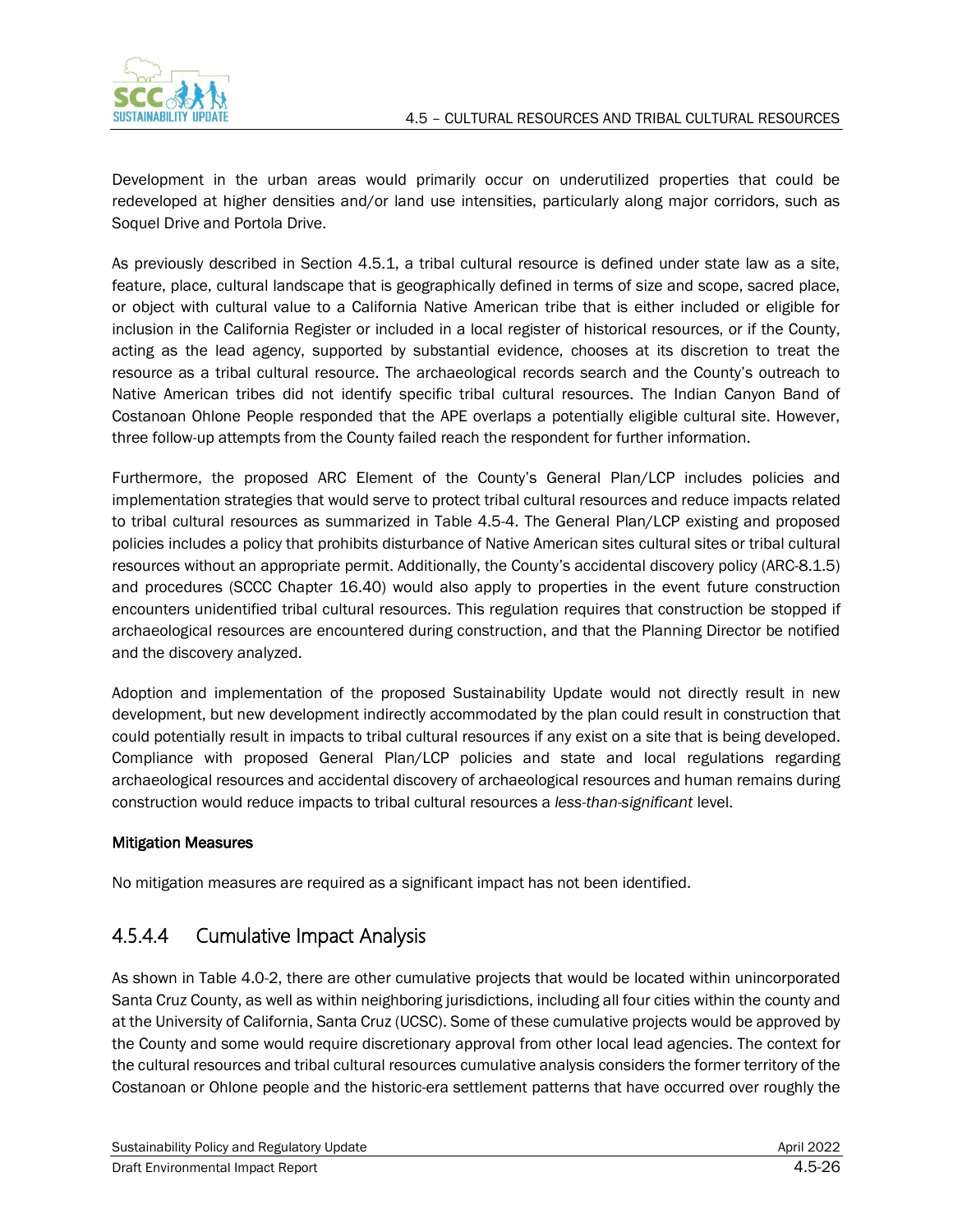past two centuries. As there is a finite number of significant cultural resources, the loss of any one cultural resource site could affect the scientific value of others in a region. Implementation of appropriate mitigation measures that are identified during the discretionary approval process for cumulative projects can help to capture and preserve knowledge of such resources through a range of typical actions (e.g., preservation in place, data recovery, conformance with the Secretary of the Interior's Standards) and federal, state, and local laws can also protect these resources. Preservation in place is not always feasible for archaeological resources, and therefore cumulative projects could result in a potentially significant cumulative impact on cultural resources and tribal cultural resources. However, with implementation of local requirements for review of cultural and tribal cultural resources during the CEQA process and implementation of required measures to address the discovery of unknown resources, cumulative impacts would not be considered significant for archaeological and tribal cultural resources.

Cumulative development projects located within Santa Cruz County could result in incremental losses of historical resources on a project-by-project basis, which could combine to constitute a significant cumulative effect. While the proposed project's potential impacts on historical resources would be substantially reduced through compliance with federal, state, and local regulations and incorporation of mitigation measures, adverse effects on the significance of historical resources could occur as a result of future development facilitated by the Sustainability Update. Because project-level details are not available for future development that would be facilitated by the Sustainability Update, at a program level, the proposed project's incremental contribution to significant cumulative impacts on historical resources could be cumulatively considerable when combined with the impacts of cumulative development projects.

# 4.5.5 References

- California State Parks, Office of Historic Preservation. 2021. California Historical Landmarks by County. Accessed October 20, 2021 at [https://ohp.parks.ca.gov/?page\\_id=21387.](https://ohp.parks.ca.gov/?page_id=21387)
- County of Santa Cruz. 2017. Commercial Cannabis Cultivation and Manufacturing Regulations and Licensing Program Draft Environmental Impact Report. SCH# 2017022052. Prepared with assistance from Amec Foster Wheeler, Environment & Infrastructure, Inc. August 2017. Accessed October 20, 2021 a[t https://www.sccoplanning.com/PlanningHome/Environmental/](https://www.sccoplanning.com/PlanningHome/Environmental/CEQAInitialStudiesEIRs/CannabisRegulationsEnvironmentalReview/CannabisEnvironmentalImpactReport(EIR).aspx) [CEQAInitialStudiesEIRs/CannabisRegulationsEnvironmentalReview/CannabisEnvironmentalImpa](https://www.sccoplanning.com/PlanningHome/Environmental/CEQAInitialStudiesEIRs/CannabisRegulationsEnvironmentalReview/CannabisEnvironmentalImpactReport(EIR).aspx) [ctReport\(EIR\).aspx.](https://www.sccoplanning.com/PlanningHome/Environmental/CEQAInitialStudiesEIRs/CannabisRegulationsEnvironmentalReview/CannabisEnvironmentalImpactReport(EIR).aspx)
- National Park Service, U.S. Department of Interior. 2021a. National Historic Landmarks, List of NHLs By State. Last updated: September 28, 2021. Accessed October 20, 2021 at [https://www.nps.gov/](https://www.nps.gov/subjects/nationalhistoriclandmarks/list-of-nhls-by-state.htm) [subjects/nationalhistoriclandmarks/list-of-nhls-by-state.htm.](https://www.nps.gov/subjects/nationalhistoriclandmarks/list-of-nhls-by-state.htm)
- National Park Service, U.S. Department of Interior. 2021b. National Register of Historic Places. National Register Data Base and Research. Last updated: June 17, 2021. Accessed October 20, 2021 at [https://www.nps.gov/subjects/nationalregister/database-research.htm.](https://www.nps.gov/subjects/nationalregister/database-research.htm)